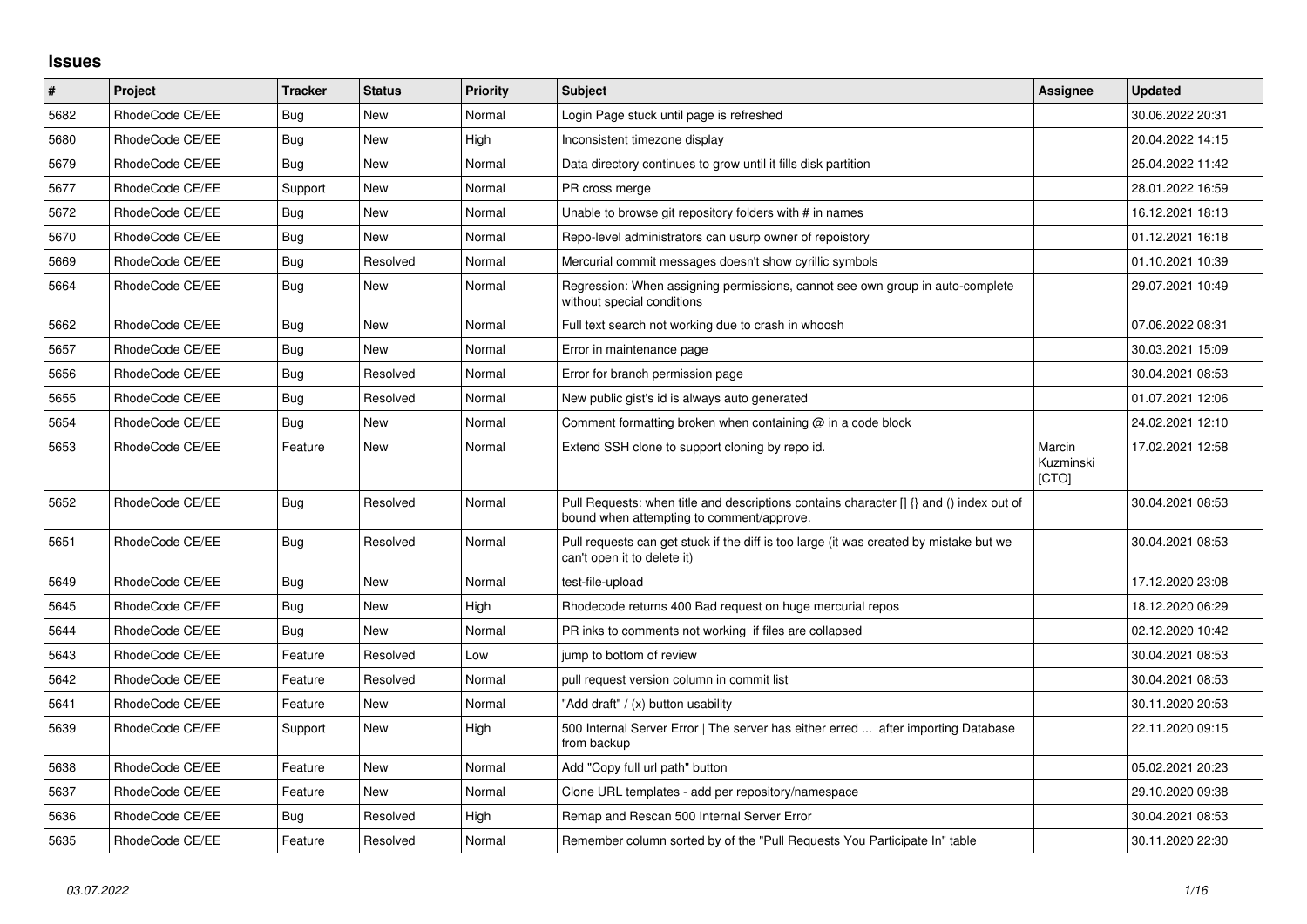| $\sharp$ | Project         | Tracker    | <b>Status</b> | <b>Priority</b> | <b>Subject</b>                                                                                                     | Assignee | <b>Updated</b>   |
|----------|-----------------|------------|---------------|-----------------|--------------------------------------------------------------------------------------------------------------------|----------|------------------|
| 5634     | RhodeCode CE/EE | <b>Bug</b> | Resolved      | Normal          | Quick Search Toolbar bugs out if pull request contains unicode double quote<br>character "                         |          | 12.10.2020 23:13 |
| 5633     | RhodeCode CE/EE | Bug        | Resolved      | Normal          | Moderately large pull requests fail because inefficient use of reviewer_data_json<br>column in pull requests table |          | 12.10.2020 23:13 |
| 5632     | RhodeCode CE/EE | Bug        | New           | Normal          | Missing Parent Folder for Personal Repo lacks proper handling                                                      |          | 03.08.2020 07:56 |
| 5631     | RhodeCode CE/EE | Feature    | New           | Normal          | Change target of PR                                                                                                |          | 31.07.2020 17:05 |
| 5630     | RhodeCode CE/EE | <b>Bug</b> | New           | Normal          | Inline comments do not follow the line of code                                                                     |          | 21.07.2020 11:25 |
| 5629     | RhodeCode CE/EE | Bug        | New           | Normal          | Diff truncated on small files                                                                                      |          | 21.07.2020 08:58 |
| 5628     | Documentation   | <b>Bug</b> | New           | Normal          | Problems with SSH Connection docs                                                                                  |          | 06.05.2022 21:14 |
| 5627     | Documentation   | Bug        | New           | Normal          | Immediate re-run of rhodecode-index throws warnings on some repos (and suggests<br>rebuild from scratch)           |          | 02.07.2020 19:41 |
| 5626     | RhodeCode CE/EE | Bug        | New           | Normal          | Whoosh full-text indexing is fully indexing all repos, not recognizing forks                                       |          | 02.07.2020 19:24 |
| 5625     | Documentation   | <b>Bug</b> | New           | Normal          | Feedback on RhodeCode Full-text search docs                                                                        |          | 02.07.2020 19:22 |
| 5624     | RhodeCode CE/EE | <b>Bug</b> | New           | Normal          | Timeout when trying to test SMTP email configuration                                                               |          | 01.07.2020 20:01 |
| 5623     | RhodeCode CE/EE | <b>Bug</b> | Resolved      | Normal          | Credentials for remote repository URL leaking in Repository Header                                                 |          | 22.07.2020 00:47 |
| 5622     | RhodeCode CE/EE | <b>Bug</b> | Resolved      | High            | Upgrade from 4.18.3 to 4.19.3 broke all PRs                                                                        |          | 28.07.2020 16:44 |
| 5621     | RhodeCode CE/EE | <b>Bug</b> | Resolved      | Urgent          | $LDAP + User Groups$ authentication plugin not working after upgrade to 4.19. $x$                                  |          | 15.06.2020 17:56 |
| 5620     | RhodeCode CE/EE | Bug        | Resolved      | Normal          | Regression of mail rendering in Thunderbird                                                                        |          | 15.06.2020 16:45 |
| 5619     | RhodeCode CE/EE | <b>Bug</b> | Resolved      | Normal          | Setting Landing Commit to SVN Trunk results in Files tab hitting a 404                                             |          | 04.06.2020 23:51 |
| 5618     | RhodeCode CE/EE | Support    | New           | Normal          | Getting HTTP 502 Bad Gateway when trying to push (or clone) on a slow network                                      |          | 27.05.2020 21:56 |
| 5617     | RhodeCode CE/EE | Feature    | New           | Normal          | Allow PRs to non-head bookmarks                                                                                    |          | 20.05.2020 12:25 |
| 5615     | RhodeCode CE/EE | Feature    | Resolved      | Normal          | Misleading message in PR diff view "File was deleted in this version"                                              | Daniel D | 23.04.2020 17:40 |
| 5614     | RhodeCode CE/EE | Feature    | Resolved      | Normal          | Show context function name in hg diffs                                                                             |          | 23.04.2020 13:43 |
| 5613     | RhodeCode CE/EE | Feature    | New           | Low             | Feature Request: Issue tracker link in new tab/window                                                              |          | 03.10.2021 23:25 |
| 5612     | RhodeCode CE/EE | Bug        | New           | Low             | CPU cores getting maxed out by VCSServer on Repository Size request                                                |          | 03.10.2021 23:25 |
| 5611     | RhodeCode CE/EE | Feature    | Resolved      | Normal          | Add information "is the pull request up to date?" in the PR page                                                   |          | 03.10.2021 23:24 |
| 5610     | RhodeCode CE/EE | Bug        | Resolved      | Normal          | Files navigation looses the at= <name> marker</name>                                                               | Daniel D | 03.10.2021 23:23 |
| 5609     | RhodeCode CE/EE | Support    | Resolved      | Normal          | Change git diff algorithm                                                                                          |          | 31.03.2020 22:08 |
| 5608     | RhodeCode CE/EE | Bug        | Resolved      | High            | svn+ssh user set incorrectly                                                                                       | Daniel D | 31.03.2020 18:21 |
| 5606     | RhodeCode CE/EE | <b>Bug</b> | Resolved      | High            | SVN + ssh subdirectory failure                                                                                     | Daniel D | 09.04.2020 03:29 |
| 5605     | RhodeCode CE/EE | Bug        | Resolved      | Normal          | Cannot set subversion compatibility to 1.10                                                                        |          | 30.03.2020 17:27 |
| 5604     | RhodeCode CE/EE | <b>Bug</b> | Resolved      | High            | Search error on second result page                                                                                 | Daniel D | 30.03.2020 16:01 |
| 5603     | RhodeCode CE/EE | Feature    | Resolved      | Normal          | Code search - highlight matching search terms                                                                      |          | 30.03.2020 11:16 |
| 5602     | RhodeCode CE/EE | Feature    | Resolved      | Normal          | Copy full path only copies partial                                                                                 | Daniel D | 30.03.2020 16:04 |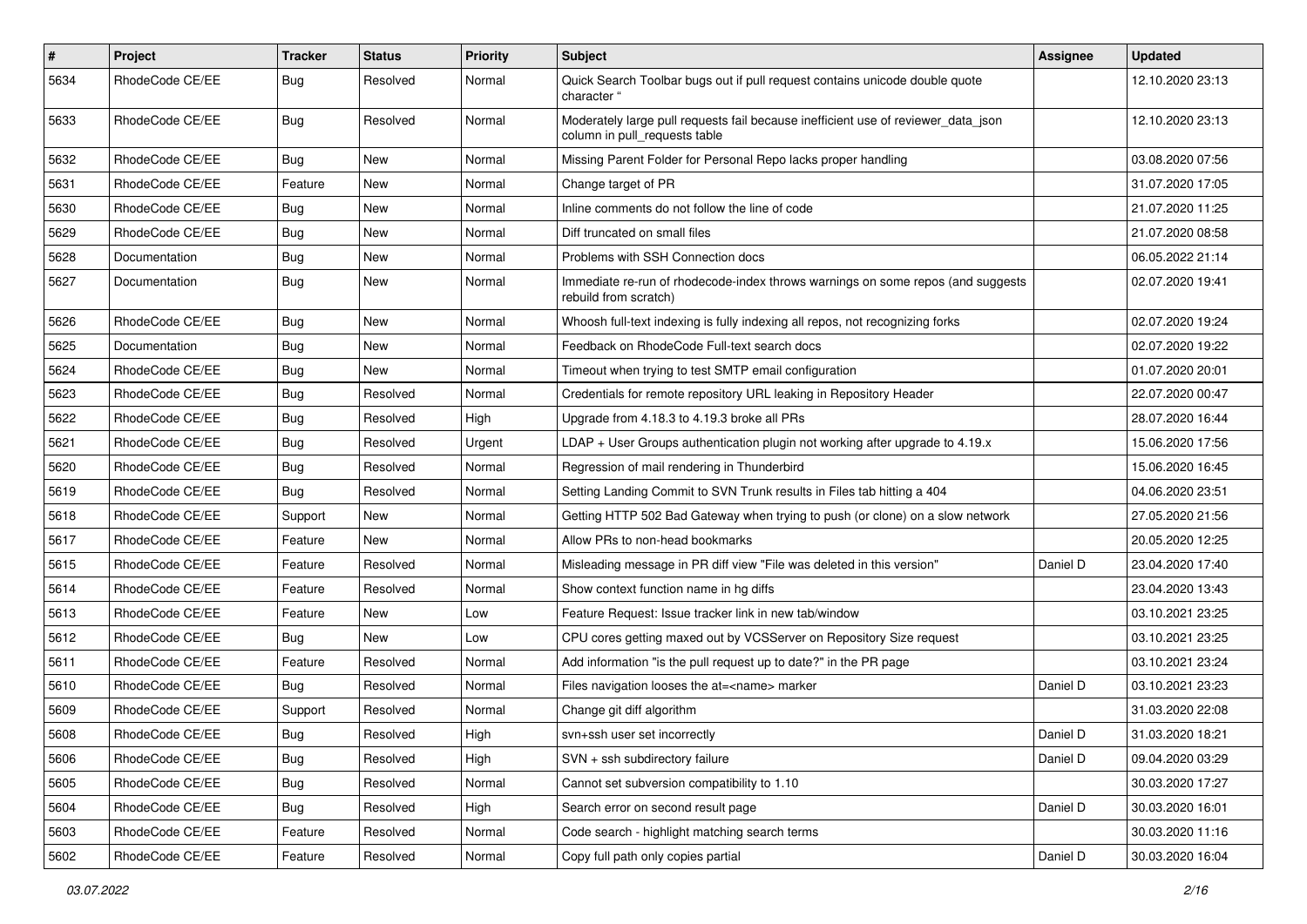| $\pmb{\#}$ | Project                  | <b>Tracker</b> | <b>Status</b> | <b>Priority</b> | <b>Subject</b>                                                                                 | <b>Assignee</b> | <b>Updated</b>   |
|------------|--------------------------|----------------|---------------|-----------------|------------------------------------------------------------------------------------------------|-----------------|------------------|
| 5601       | RhodeCode CE/EE          | Feature        | Resolved      | Normal          | Default navigation should be by branch name not commit id                                      |                 | 04.06.2020 23:51 |
| 5600       | RhodeCode CE/EE          | Feature        | <b>New</b>    | Normal          | Change default repository landing page                                                         |                 | 27.01.2021 01:04 |
| 5599       | RhodeCode CE/EE          | Bug            | Resolved      | Normal          | SVN navigation to trunk fails                                                                  | Daniel D        | 04.04.2020 11:21 |
| 5598       | Documentation            | <b>Bug</b>     | New           | Low             | Typo in force delete command                                                                   |                 | 19.03.2020 20:10 |
| 5596       | RhodeCode CE/EE          | Bug            | Resolved      | Normal          | Pull Request duplicated after description edit                                                 |                 | 14.04.2020 13:28 |
| 5595       | RhodeCode CE/EE          | Feature        | New           | Normal          | Group code review mail notification                                                            |                 | 03.03.2020 10:17 |
| 5594       | RhodeCode CE/EE          | Bug            | Resolved      | Normal          | Credentials in Repository Settings for Pull requests are exposed                               |                 | 28.05.2020 20:25 |
| 5593       | RhodeCode CE/EE          | Support        | New           | Normal          | SSH connections                                                                                |                 | 17.02.2020 16:18 |
| 5591       | Documentation            | Support        | New           | Normal          | documentation typo                                                                             |                 | 04.02.2020 19:43 |
| 5590       | RhodeCode CE/EE          | Bug            | <b>New</b>    | Normal          | Pull Request creation takes 2 minutes                                                          |                 | 28.05.2020 20:48 |
| 5588       | RhodeCode CE/EE          | Bug            | New           | Normal          | wrong rendering of issue tracker pattern                                                       |                 | 29.01.2020 11:24 |
| 5587       | RhodeCode CE/EE          | <b>Bug</b>     | Resolved      | Normal          | Broken metatags in 4.18.1                                                                      | Marcin Lulek    | 29.01.2020 11:46 |
| 5586       | RhodeCode CE/EE          | Feature        | <b>New</b>    | Normal          | @mention should be a link                                                                      |                 | 29.01.2020 11:46 |
| 5585       | RhodeCode CE/EE          | Feature        | Resolved      | Normal          | Minimize downtime on rccontrol upgrade                                                         |                 | 27.03.2020 09:45 |
| 5584       | RhodeCode CE/EE          | Feature        | <b>New</b>    | Normal          | "update pull request link" message on vcs client                                               |                 | 23.01.2020 10:32 |
| 5583       | RhodeCode CE/EE          | Feature        | Resolved      | Normal          | rcextensions hook for pull request comment                                                     |                 | 23.04.2020 13:42 |
| 5582       | <b>RhodeCode Control</b> | Feature        | New           | Normal          | Add the version number of a PR in the HTTP API                                                 |                 | 15.01.2020 10:45 |
| 5581       | RhodeCode CE/EE          | Feature        | Resolved      | Normal          | expose `send_email` option in the HTTP API, for `comment_commit` and<br>`comment_pull_request` | Daniel D        | 29.01.2020 11:46 |
| 5579       | RhodeCode CE/EE          | Bug            | Resolved      | Normal          | JS bug when a commit message can be parsed as a number                                         | Daniel D        | 20.01.2020 10:04 |
| 5576       | RhodeCode CE/EE          | Bug            | Resolved      | High            | Hosting many repositories                                                                      | Craig Fairhurst | 12.02.2020 12:55 |
| 5575       | RhodeCode CE/EE          | Bug            | Resolved      | Low             | Filtering username containing '-' does not work in Admin audit log panel                       |                 | 20.01.2020 10:04 |
| 5574       | RhodeCode CE/EE          | Feature        | Resolved      | Normal          | hg: Information for external hooks                                                             |                 | 30.07.2020 15:40 |
| 5573       | RhodeCode CE/EE          | Bug            | Resolved      | Normal          | Wrong notification Base Url for Email-Integrations                                             |                 | 16.01.2020 08:53 |
| 5571       | RhodeCode CE/EE          | Bug            | Resolved      | Normal          | redmine does not work with firefox any more                                                    |                 | 25.10.2019 12:38 |
| 5570       | RhodeCode CE/EE          | Bug            | New           | Normal          | Remap repositories always fail in RhodeCode community                                          |                 | 04.10.2019 14:50 |
| 5569       | RhodeCode CE/EE          | <b>Bug</b>     | Resolved      | Normal          | SshWrapper error                                                                               |                 | 21.01.2020 02:02 |
| 5567       | RhodeCode CE/EE          | <b>Bug</b>     | Resolved      | High            | Error after PR was updated                                                                     |                 | 20.01.2020 10:04 |
| 5561       | RhodeCode CE/EE          | Bug            | Resolved      | Normal          | PR diff doesn't update when target changes                                                     |                 | 21.05.2020 11:53 |
| 5560       | RhodeCode CE/EE          | <b>Bug</b>     | Resolved      | High            | Check all permission API function to flush caches for auth perms                               |                 | 08.06.2021 23:56 |
| 5559       | RhodeCode CE/EE          | <b>Bug</b>     | New           | Normal          | Timezone handling issue on repos list                                                          |                 | 07.07.2019 22:19 |
| 5558       | RhodeCode CE/EE          | <b>Bug</b>     | Resolved      | Low             | Commit compare window covers text                                                              |                 | 08.07.2019 18:12 |
| 5557       | RhodeCode CE/EE          | <b>Bug</b>     | Resolved      | Normal          | Consider removing slashes from the RSS feed names                                              |                 | 31.10.2019 19:54 |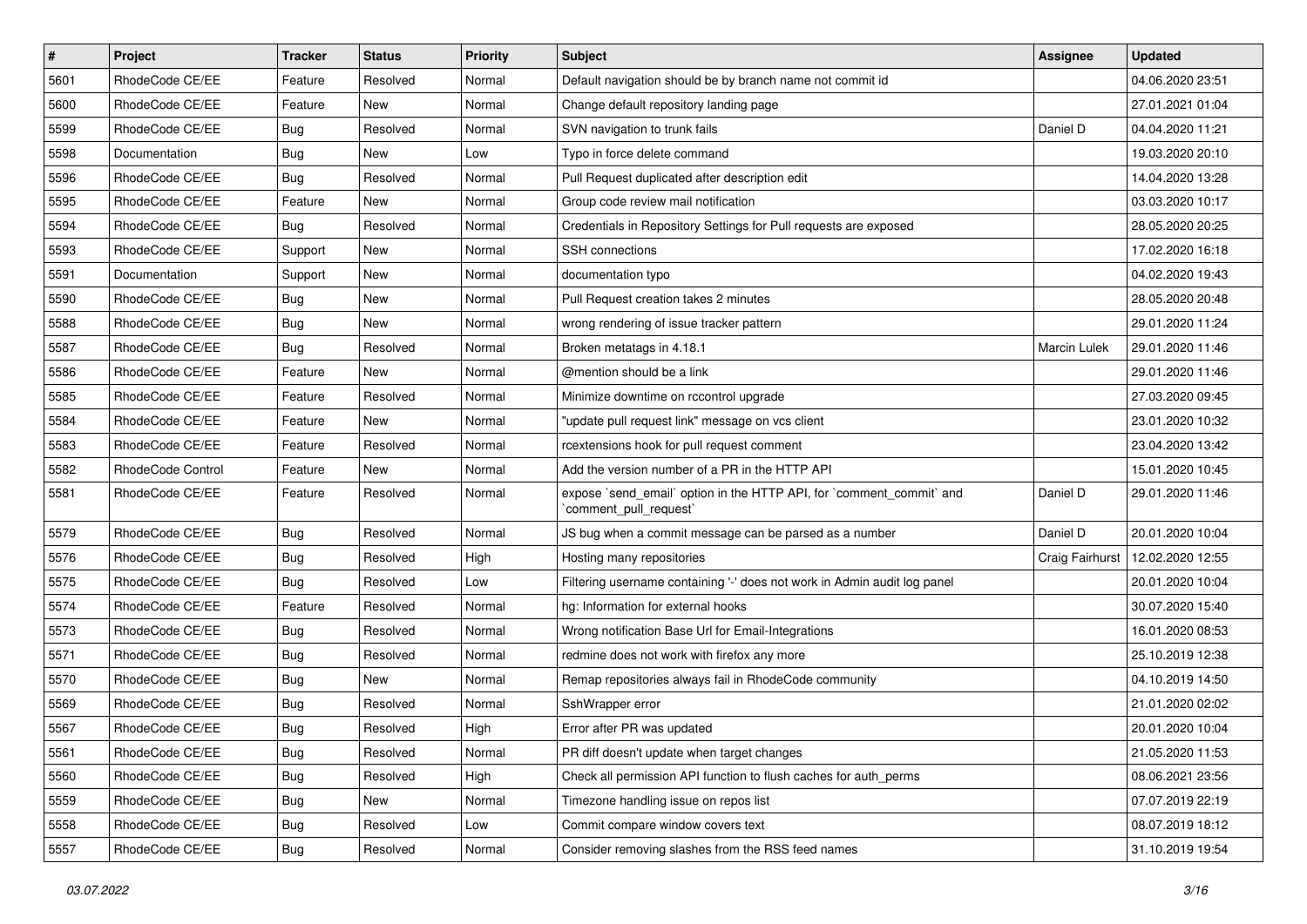| $\pmb{\#}$ | Project                  | <b>Tracker</b> | <b>Status</b> | <b>Priority</b> | Subject                                                                                                                           | <b>Assignee</b>    | <b>Updated</b>   |
|------------|--------------------------|----------------|---------------|-----------------|-----------------------------------------------------------------------------------------------------------------------------------|--------------------|------------------|
| 5556       | RhodeCode CE/EE          | Bug            | New           | Normal          | After upgrade RhodeCode Enterprise, pull request via API adds repo owner as<br>default reviewer                                   |                    | 01.01.2020 13:09 |
| 5555       | RhodeCode CE/EE          | Bug            | Resolved      | Normal          | Making Repository Public does not update the Default User Permissions                                                             |                    | 28.05.2020 20:26 |
| 5554       | RhodeCode CE/EE          | Support        | Resolved      | Normal          | How to increase number of commits shown in pagination on dashboard and<br>changelog                                               |                    | 21.01.2020 02:08 |
| 5553       | RhodeCode CE/EE          | Bug            | <b>New</b>    | Normal          | Exceptions Tracker - Exception ID: 140095575901360 after upgrade to the lastes<br>version                                         | Thierry<br>Wynsdau | 10.07.2019 10:33 |
| 5552       | RhodeCode CE/EE          | Feature        | New           | High            | PR dependency across repos                                                                                                        |                    | 22.06.2019 01:15 |
| 5551       | Documentation            | Bug            | New           | Normal          | Mention LargeFile and LFS in the Backup page                                                                                      |                    | 21.04.2019 20:58 |
| 5550       | RhodeCode CE/EE          | Bug            | New           | Normal          | 500 Internal Server Error   The server has either erred or is incapable of performing<br>the requested operation.                 |                    | 18.04.2019 17:12 |
| 5548       | RhodeCode CE/EE          | Feature        | <b>New</b>    | Normal          | Initial Search API                                                                                                                | Peter Colledge     | 07.07.2019 22:21 |
| 5547       | RhodeCode CE/EE          | Bug            | <b>New</b>    | Normal          | UI not consistent between Firefox and Chrome                                                                                      |                    | 01.03.2019 23:35 |
| 5546       | RhodeCode CE/EE          | Support        | Resolved      | Normal          | experiments with mercurial 4.9                                                                                                    |                    | 26.03.2019 09:23 |
| 5545       | RhodeCode CE/EE          | Bug            | <b>New</b>    | Normal          | Merge commit to contain the username/reponame of the origin                                                                       |                    | 28.02.2019 13:46 |
| 5544       | RhodeCode CE/EE          | Support        | Resolved      | Normal          | Use of authentication token with LDAP account results in account lockout when max<br>bad password attempts are configured in LDAP |                    | 27.02.2019 10:09 |
| 5543       | RhodeCode CE/EE          | Feature        | <b>New</b>    | Normal          | Repo API should have equivalent get_repo_audit_logs() to User API call<br>get_user_audit_logs()                                   |                    | 26.02.2019 12:22 |
| 5541       | RhodeCode CE/EE          | Support        | <b>New</b>    | Normal          | <b>SVN Settings: Repository Patterns</b>                                                                                          |                    | 16.12.2019 15:35 |
| 5540       | RhodeCode CE/EE          | Bug            | <b>New</b>    | Normal          | Rhode Code 4.15.2 VCS Caching(?) behaviour                                                                                        |                    | 25.02.2019 17:01 |
| 5538       | RhodeCode CE/EE          | Bug            | New           | Normal          | internal server error (UnicodeDecodeError) during rhodecode-index request                                                         |                    | 20.02.2019 14:43 |
| 5537       | RhodeCode CE/EE          | Task           | Resolved      | Normal          | Add owner to create pull request API                                                                                              |                    | 28.02.2019 13:52 |
| 5536       | RhodeCode CE/EE          | Feature        | Resolved      | Low             | Ability to disable server-side SSH key generation                                                                                 |                    | 28.02.2019 13:52 |
| 5535       | <b>RhodeCode Control</b> | Bug            | New           | Normal          | improper rollback on upgrade failure                                                                                              |                    | 09.02.2019 21:12 |
| 5534       | RhodeCode Control        | Feature        | <b>New</b>    | Normal          | extract/preload subcommand                                                                                                        |                    | 14.02.2019 14:45 |
| 5533       | RhodeCode Control        | Feature        | In Progress   | Normal          | Support busybox tar                                                                                                               |                    | 09.02.2019 22:09 |
| 5531       | RhodeCode Tools          | <b>Bug</b>     | New           | Normal          | rhodecode-index: default cli opts overwrite given mapping file                                                                    |                    | 17.07.2020 17:36 |
| 5530       | RhodeCode CE/EE          | Bug            | Resolved      | Normal          | Email integration has incorrect url                                                                                               |                    | 09.02.2019 10:33 |
| 5529       | Documentation            | Support        | New           | Normal          | Documentation does not detail watched repositories                                                                                |                    | 07.02.2019 00:16 |
| 5528       | RhodeCode CE/EE          | Bug            | Resolved      | High            | Empty Unicode file causes the PR to return HTTP 500                                                                               |                    | 28.02.2019 13:52 |
| 5527       | RhodeCode CE/EE          | Support        | New           | Normal          | API: expose human readable failure reason                                                                                         |                    | 30.01.2019 17:43 |
| 5524       | RhodeCode CE/EE          | <b>Bug</b>     | New           | High            | Cannot log into RhodeCode anymore                                                                                                 |                    | 15.01.2019 17:08 |
| 5523       | RhodeCode CE/EE          | Bug            | Resolved      | High            | user from AD is asked to change his password when logs in.                                                                        | Thierry<br>Wynsdau | 28.05.2020 20:28 |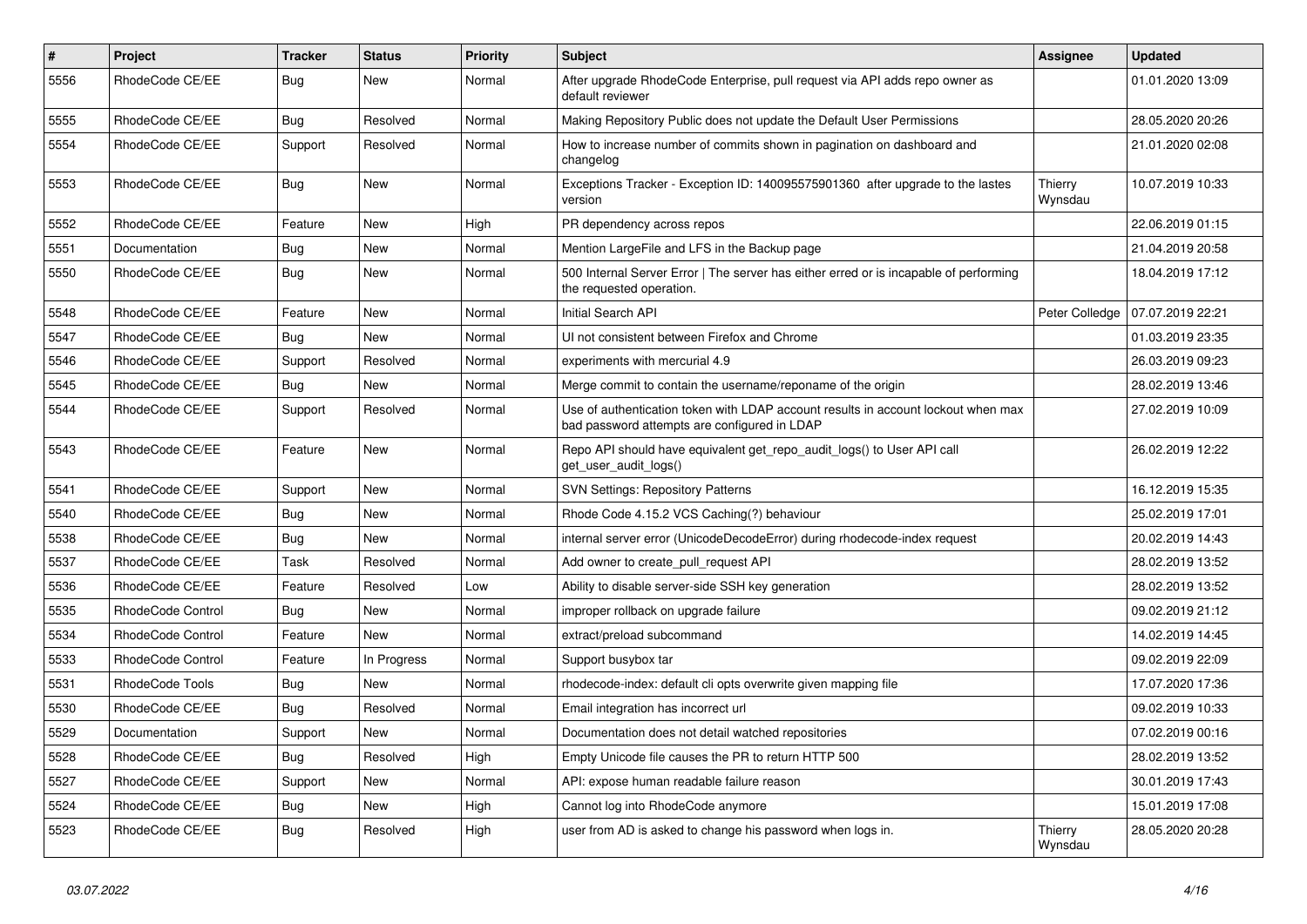| $\vert$ # | Project                  | <b>Tracker</b> | <b>Status</b> | <b>Priority</b> | <b>Subject</b>                                                                                             | Assignee           | <b>Updated</b>   |
|-----------|--------------------------|----------------|---------------|-----------------|------------------------------------------------------------------------------------------------------------|--------------------|------------------|
| 5522      | RhodeCode CE/EE          | <b>Bug</b>     | Resolved      | Low             | vcsserver fails when url contains extra "/"                                                                |                    | 28.02.2019 13:52 |
| 5521      | RhodeCode CE/EE          | Bug            | Resolved      | Normal          | Proxing SVN http requests does not work when using prefix for rhodecode.                                   |                    | 28.02.2019 13:52 |
| 5520      | RhodeCode CE/EE          | Feature        | Resolved      | Normal          | Show the head commits shas when the merge is prevented due to multiple heads                               |                    | 28.02.2019 13:52 |
| 5519      | RhodeCode CE/EE          | <b>Bug</b>     | New           | High            | User unable to fork the repo despite setting Repository Forking to Disabled                                |                    | 11.12.2018 22:21 |
| 5518      | RhodeCode CE/EE          | <b>Bug</b>     | Resolved      | Normal          | Zero-sized files in /rhodecode/config/rcextensions/examples                                                |                    | 21.01.2020 02:18 |
| 5517      | RhodeCode CE/EE          | <b>Bug</b>     | Resolved      | Urgent          | Problem with upgrading to Community-4.15                                                                   |                    | 11.12.2018 06:32 |
| 5516      | RhodeCode CE/EE          | Support        | Resolved      | High            | Cannot log into RhodeCode                                                                                  | Thierry<br>Wynsdau | 28.05.2020 20:28 |
| 5515      | RhodeCode CE/EE          | Bug            | Resolved      | Normal          | PR default reviewer is incorrect                                                                           |                    | 28.02.2019 13:52 |
| 5513      | RhodeCode CE/EE          | <b>Bug</b>     | Resolved      | High            | Gist: GitHub flavoured markdown gist creation fails                                                        |                    | 07.07.2019 22:21 |
| 5512      | RhodeCode CE/EE          | <b>Bug</b>     | New           | Normal          | Show commit phase in summary view                                                                          |                    | 09.11.2018 21:37 |
| 5511      | RhodeCode CE/EE          | Feature        | New           | Normal          | New feature to synchronize the fork with the remote repo from the summary page                             |                    | 13.11.2018 01:23 |
| 5510      | RhodeCode CE/EE          | <b>Bug</b>     | <b>New</b>    | High            | AssertionError: unexpected parameters: user_agent & hook_type                                              |                    | 31.07.2021 11:14 |
| 5509      | RhodeCode CE/EE          | <b>Bug</b>     | New           | Normal          | Remove `limportant attributes` from UI elements                                                            |                    | 07.12.2018 07:40 |
| 5507      | RhodeCode CE/EE          | <b>Bug</b>     | Resolved      | Normal          | Markdown rendering needs improvement                                                                       |                    | 15.08.2019 15:40 |
| 5506      | RhodeCode CE/EE          | <b>Bug</b>     | New           | Normal          | Web UI fonts are not looking good and is difficult to read for people with low vision                      |                    | 26.10.2018 09:38 |
| 5505      | RhodeCode CE/EE          | <b>Bug</b>     | Resolved      | Normal          | Notification emails from RhodeCode is garbled in Outlook 2016 web client                                   |                    | 07.12.2018 09:49 |
| 5504      | RhodeCode CE/EE          | Feature        | <b>New</b>    | Normal          | Buttons to copy commit hash and to expand the commit message in the repo<br>summary view                   |                    | 26.10.2018 00:59 |
| 5503      | RhodeCode CE/EE          | Support        | New           | Normal          | failed to upgrade to 4.13.3                                                                                |                    | 06.11.2018 18:28 |
| 5502      | RhodeCode CE/EE          | <b>Bug</b>     | Resolved      | High            | 500 error when using multiple custom branch permissions                                                    |                    | 07.12.2018 09:49 |
| 5501      | <b>RhodeCode Control</b> | <b>Bug</b>     | New           | Normal          | rccontrol throwing rccontrol.lib.exceptions.SupervisorFailedToStart                                        |                    | 19.05.2022 19:32 |
| 5500      | RhodeCode CE/EE          | <b>Bug</b>     | New           | Normal          | How to enable/set "RC_SKIP_HOOKS" to disable svn hooks?                                                    |                    | 02.10.2018 07:45 |
| 5499      | RhodeCode CE/EE          | Support        | New           | Normal          | ERROR [celery.worker.consumer.consumer] consumer: Cannot connect                                           |                    | 11.09.2018 08:39 |
| 5497      | RhodeCode CE/EE          | Support        | New           | Normal          | hg push hangs                                                                                              |                    | 30.08.2018 22:15 |
| 5496      | RhodeCode CE/EE          | Support        | <b>New</b>    | Normal          | database migration 4.11.6 mysql to 4.12.4 postgres                                                         |                    | 27.08.2018 21:17 |
| 5495      | RhodeCode CE/EE          | Support        | New           | Normal          | Idap to crowd users_groups sync source                                                                     |                    | 10.09.2018 22:09 |
| 5494      | RhodeCode CE/EE          | Bug            | New           | Normal          | rccontrol's python package management causes slow VCS SSH                                                  |                    | 02.04.2019 11:56 |
| 5492      | RhodeCode CE/EE          | <b>Bug</b>     | New           | Normal          | VCSServer + SVN 1.10                                                                                       |                    | 26.07.2018 15:01 |
| 5491      | RhodeCode CE/EE          | Support        | New           | Urgent          | Upgrade RhodeCode Community + VCSSERVER from 4.10.4 to 4.12.4, pull request<br>stop working with reviewers |                    | 30.08.2018 09:47 |
| 5490      | RhodeCode CE/EE          | Bug            | Resolved      | Normal          | Changes to repo group permissions via API are not audit logged                                             |                    | 28.02.2019 13:52 |
| 5489      | RhodeCode CE/EE          | <b>Bug</b>     | Resolved      | High            | grant_user_permission_to_repo_group API call fails to set permissions on child<br>repos                    |                    | 11.07.2018 09:57 |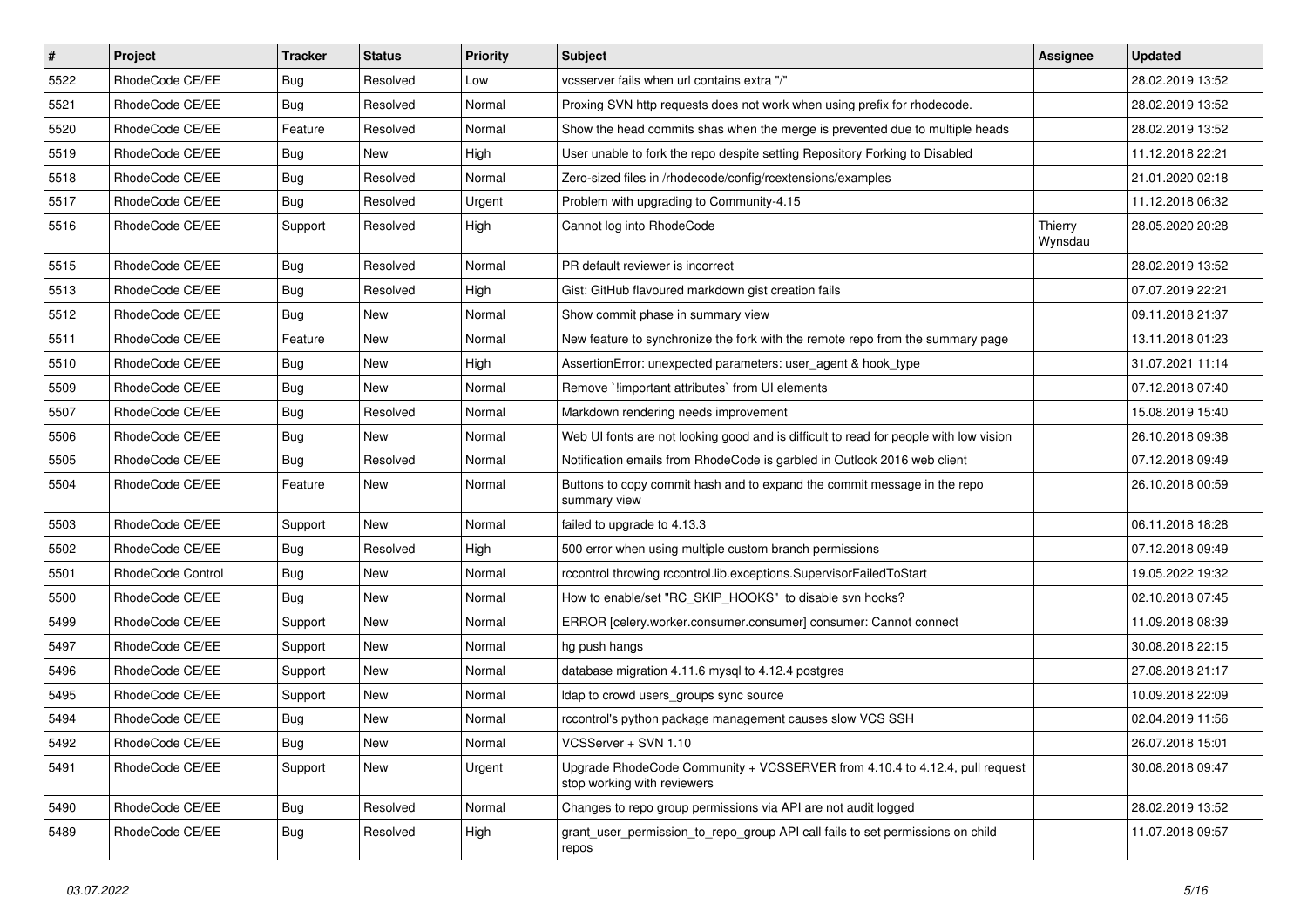| $\sharp$ | Project         | <b>Tracker</b> | <b>Status</b> | Priority  | Subject                                                                                                                                                                              | <b>Assignee</b>              | <b>Updated</b>   |
|----------|-----------------|----------------|---------------|-----------|--------------------------------------------------------------------------------------------------------------------------------------------------------------------------------------|------------------------------|------------------|
| 5484     | RhodeCode CE/EE | Support        | New           | Normal    | Setting up ssh, remote hg not found                                                                                                                                                  |                              | 06.07.2018 23:41 |
| 5482     | RhodeCode CE/EE | Bug            | Resolved      | Normal    | Changing a repo's 'Remote pull uri' in its Settings fails with 'No repo type specified'                                                                                              |                              | 31.10.2018 08:37 |
| 5475     | RhodeCode CE/EE | Bug            | New           | Normal    | Unable to locate user in OpenLDAP directory via Idaps                                                                                                                                |                              | 08.06.2018 20:06 |
| 5471     | RhodeCode CE/EE | <b>Bug</b>     | New           | Normal    | Webhook integration failing: need more than 3 values to unpack                                                                                                                       |                              | 01.06.2018 02:26 |
| 5469     | RhodeCode CE/EE | Feature        | Resolved      | Normal    | elastisearch > 2.x not supported ?                                                                                                                                                   |                              | 21.01.2020 02:19 |
| 5468     | RhodeCode CE/EE | Support        | New           | Normal    | Check logic for updating last commit for repository groups                                                                                                                           |                              | 30.08.2018 09:47 |
| 5462     | RhodeCode CE/EE | Bug            | New           | Normal    | create repo api fails with celery enabled                                                                                                                                            |                              | 10.07.2018 17:49 |
| 5461     | RhodeCode CE/EE | <b>Bug</b>     | Resolved      | Normal    | Changes to user group permissions via API are not audit logged                                                                                                                       |                              | 30.08.2018 09:47 |
| 5460     | RhodeCode CE/EE | <b>Bug</b>     | New           | Low       | Repo creation stuck when remote clone returns partial http code 500                                                                                                                  |                              | 06.07.2018 19:14 |
| 5457     | RhodeCode CE/EE | Bug            | Resolved      | Normal    | Internal server error on full-text search settings page with Elasticsearch                                                                                                           |                              | 16.04.2018 09:08 |
| 5450     | RhodeCode Tools | <b>Bug</b>     | <b>New</b>    | Normal    | rhodecode-api get license info no longer works                                                                                                                                       |                              | 17.07.2018 15:01 |
| 5444     | RhodeCode CE/EE | Bug            | Resolved      | Normal    | Error while creating a pull request on a Mercurial repository                                                                                                                        |                              | 17.04.2018 22:29 |
| 5442     | RhodeCode CE/EE | Feature        | Resolved      | Low       | Preview of Jupyter notebooks                                                                                                                                                         | Marcin<br>Kuzminski<br>[CTO] | 16.01.2019 16:33 |
| 5441     | RhodeCode CE/EE | Feature        | <b>New</b>    | Low       | Some files not parsed as XML files                                                                                                                                                   | Marcin<br>Kuzminski<br>[CTO] | 12.06.2018 12:23 |
| 5439     | Documentation   | Bug            | New           | Low       | JIRA Integration description: Wrong sample link                                                                                                                                      |                              | 14.02.2018 14:25 |
| 5436     | RhodeCode CE/EE | Bug            | Resolved      | High      | Unable To Open Pull Request in 4.11.2                                                                                                                                                |                              | 14.02.2018 11:14 |
| 5434     | RhodeCode CE/EE | Bug            | Resolved      | Immediate | Locale problem                                                                                                                                                                       |                              | 01.10.2021 09:51 |
| 5433     | RhodeCode CE/EE | Bug            | Resolved      | High      | RhodeCode Community 4.11 doesn't handle HG largefiles extension                                                                                                                      |                              | 01.02.2018 20:08 |
| 5423     | Documentation   | Support        | Resolved      | Normal    | API-Documentation for Method "create_repo_group" faulty                                                                                                                              |                              | 22.01.2018 16:23 |
| 5414     | RhodeCode CE/EE | Bug            | New           | High      | When Opening New Pull Request, Target Revision Default Is Undesireable                                                                                                               |                              | 11.04.2018 23:20 |
| 5412     | RhodeCode CE/EE | Bug            | Resolved      | Normal    | Webhook for "pullrequest commented" event returns incomplete data                                                                                                                    |                              | 27.02.2018 18:00 |
| 5410     | RhodeCode CE/EE | Bug            | New           | Normal    | After converting to CE, we get the following error when trying to view some repos in<br>the UI: "UnicodeDecodeError: 'ascii' codec can't decode byte" (full error in<br>Description) |                              | 25.01.2018 20:45 |
| 5408     | Documentation   | Task           | Resolved      | Low       | Upate nginx documentation for non standard SSL port                                                                                                                                  |                              | 12.07.2018 23:21 |
| 5406     | RhodeCode CE/EE | Bug            | New           | Normal    | <b>Installer Fails</b>                                                                                                                                                               |                              | 01.12.2017 11:52 |
| 5405     | RhodeCode CE/EE | Bug            | New           | Normal    | Add repository from UI leads to HTTP/404                                                                                                                                             |                              | 28.11.2017 11:39 |
| 5404     | RhodeCode CE/EE | Task           | New           | Normal    | Add an option to detach review rules when deleting an user                                                                                                                           |                              | 22.11.2017 11:23 |
| 5400     | RhodeCode CE/EE | Task           | New           | Normal    | User group - subgroup support                                                                                                                                                        |                              | 06.11.2017 22:00 |
| 5399     | RhodeCode CE/EE | Bug            | In Progress   | High      | Issues with Git LFS integration                                                                                                                                                      |                              | 07.07.2019 22:21 |
| 5396     | RhodeCode CE/EE | Feature        | Resolved      | Normal    | Merge state with shadow repo should be created during pull request                                                                                                                   |                              | 12.10.2017 21:57 |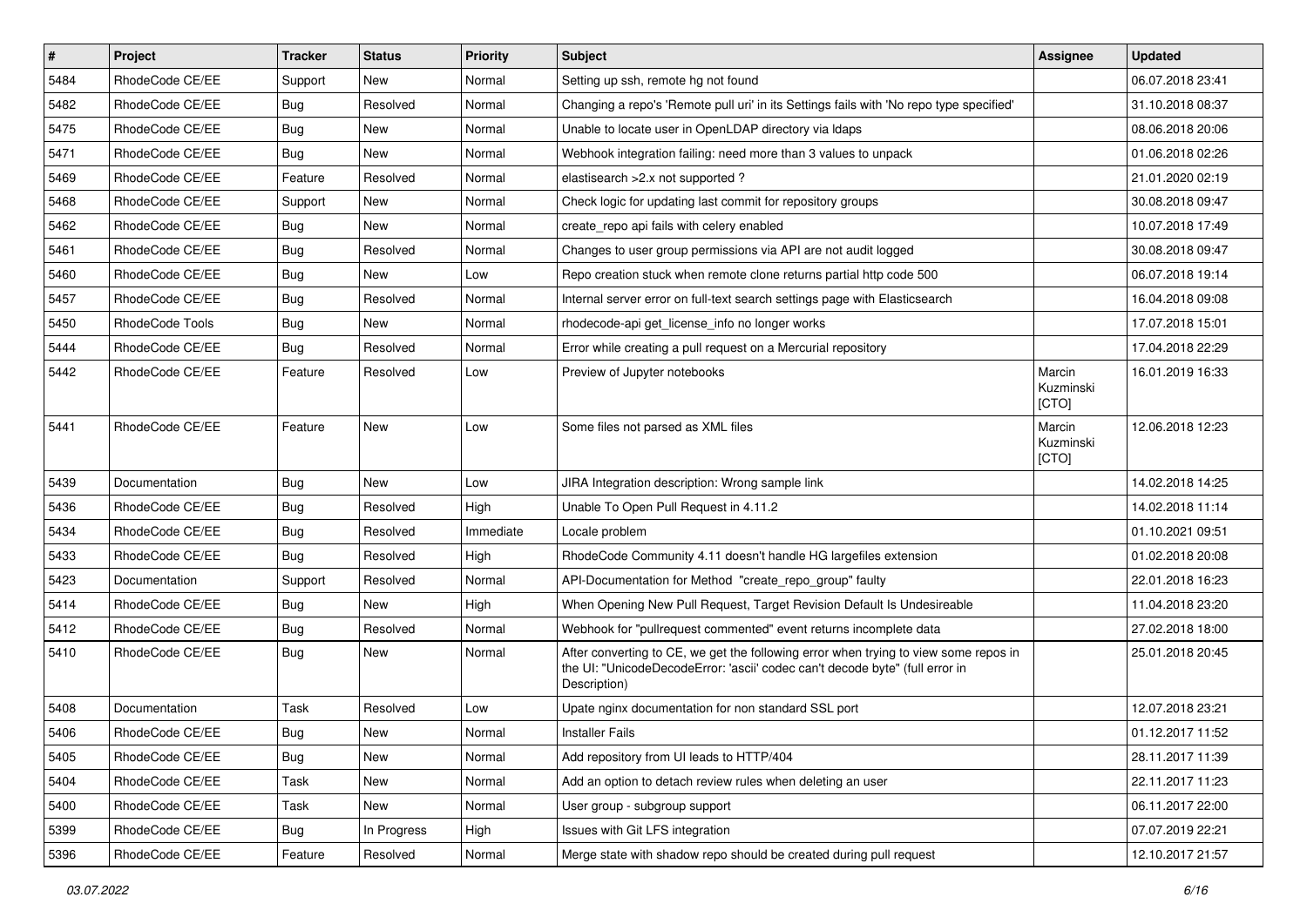| $\sharp$ | Project              | <b>Tracker</b> | <b>Status</b> | <b>Priority</b> | Subject                                                                           | Assignee                     | <b>Updated</b>   |
|----------|----------------------|----------------|---------------|-----------------|-----------------------------------------------------------------------------------|------------------------------|------------------|
| 5395     | RhodeCode CE/EE      | Support        | Resolved      | Normal          | Svn protocols and performance                                                     |                              | 04.04.2019 18:08 |
| 5394     | RhodeCode CE/EE      | Support        | <b>New</b>    | Normal          | SVN to Git / Mercurial Migration                                                  |                              | 03.10.2017 09:29 |
| 5391     | RhodeCode CE/EE      | Task           | Resolved      | High            | Secure Email change                                                               |                              | 17.04.2018 21:50 |
| 5386     | RhodeCode CE/EE      | Task           | Resolved      | Normal          | Increase security for Email Change                                                | Marcin<br>Kuzminski<br>[CTO] | 17.02.2018 17:29 |
| 5382     | RhodeCode CE/EE      | Feature        | New           | Normal          | Support for repository aliases                                                    | Marcin<br>Kuzminski<br>[CTO] | 04.09.2017 15:17 |
| 5381     | RhodeCode CE/EE      | Bug            | Resolved      | Normal          | Email integration changeset links invalid                                         |                              | 06.09.2017 12:29 |
| 5380     | RhodeCode CE/EE      | Bug            | Resolved      | Normal          | repo commits pageintion error                                                     |                              | 06.09.2017 19:16 |
| 5379     | RhodeCode CE/EE      | Bug            | Resolved      | Normal          | Journal RSS feed errors                                                           |                              | 01.09.2017 16:40 |
| 5376     | RhodeCode CE/EE      | Bug            | Resolved      | Normal          | error: pretxnchangegroup.acl hook failed: acl: user "" denied on branch "default" |                              | 16.08.2017 19:45 |
| 5375     | RhodeCode CE/EE      | Support        | Resolved      | Normal          | How do I configure "Go to" to just search repository names?                       |                              | 16.08.2017 18:00 |
| 5371     | RhodeCode CE/EE      | Bug            | <b>New</b>    | Normal          | Comment times in Pull Requests are off by 1 day                                   |                              | 10.04.2018 15:11 |
| 5368     | RhodeCode CE/EE      | Feature        | Resolved      | Normal          | Mercurial: Close branch before merging it                                         | Mathieu Cantin               | 21.01.2020 02:11 |
| 5348     | Documentation        | Bug            | New           | Normal          | Uninstall documentaion missing some steps                                         |                              | 06.07.2017 10:25 |
| 5347     | Documentation        | <b>Bug</b>     | <b>New</b>    | Normal          | Post Install steps should include Apache or Nginx setup.                          |                              | 06.07.2017 10:23 |
| 5343     | RhodeCode CE/EE      | Task           | Resolved      | Normal          | SSH key management and SSH support                                                |                              | 18.08.2017 23:50 |
| 5342     | RhodeCode Appenlight | Bug            | New           | Low             | Broken link [Applications Modify application]                                     |                              | 21.06.2017 21:21 |
| 5337     | RhodeCode CE/EE      | Bug            | Resolved      | Normal          | Possible memory leak after few Git Pull Requests                                  |                              | 08.08.2017 13:08 |
| 5326     | RhodeCode CE/EE      | Task           | Resolved      | Normal          | Public usergroup profile                                                          | Bartłomiej<br>Wołyńczyk      | 22.02.2018 15:44 |
| 5321     | RhodeCode CE/EE      | Feature        | Resolved      | Normal          | Audit logs                                                                        |                              | 21.06.2017 12:49 |
| 5316     | RhodeCode CE/EE      | Feature        | In Progress   | Normal          | UI should provide checkout URL for a SVN path                                     |                              | 06.11.2017 21:59 |
| 5304     | RhodeCode CE/EE      | Bug            | Resolved      | Normal          | Email template not correct                                                        |                              | 31.10.2018 08:36 |
| 5297     | RhodeCode CE/EE      | Bug            | Resolved      | Normal          | Locale fails on a SuSE system                                                     |                              | 31.10.2018 08:36 |
| 5289     | RhodeCode CE/EE      | Feature        | New           | High            | Ability to Upload/Replace a file using the UI                                     |                              | 22.09.2017 10:29 |
| 5278     | RhodeCode CE/EE      | Feature        | New           | Normal          | Require support for git repositories of the form git://                           |                              | 13.04.2017 15:20 |
| 5277     | RhodeCode CE/EE      | Bug            | Resolved      | Normal          | table id=user_list_table - Ajax error                                             |                              | 13.04.2017 01:04 |
| 5273     | RhodeCode CE/EE      | Feature        | New           | Normal          | Comment status                                                                    |                              | 07.04.2017 13:10 |
| 5272     | RhodeCode CE/EE      | Feature        | Resolved      | Normal          | Pull Request checklist                                                            |                              | 21.01.2020 02:09 |
| 5271     | RhodeCode CE/EE      | Feature        | New           | Normal          | Private comments                                                                  |                              | 07.04.2017 12:01 |
| 5270     | RhodeCode CE/EE      | Task           | New           | Normal          | Comments updates                                                                  | Bartłomiej<br>Wołyńczyk      | 17.04.2018 21:51 |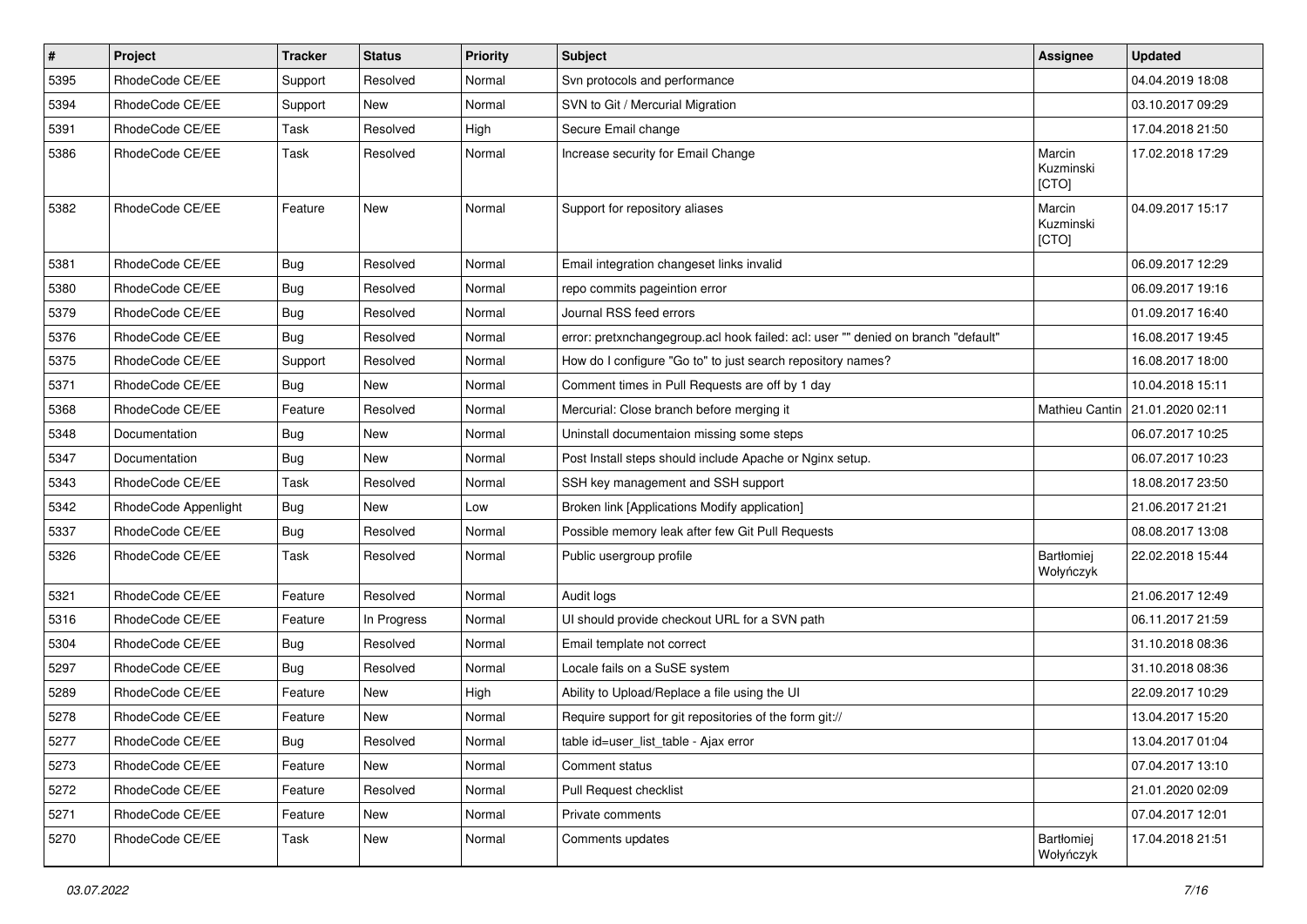| $\pmb{\#}$ | Project         | <b>Tracker</b> | <b>Status</b> | <b>Priority</b> | Subject                                                                                            | Assignee                     | <b>Updated</b>   |
|------------|-----------------|----------------|---------------|-----------------|----------------------------------------------------------------------------------------------------|------------------------------|------------------|
| 5269       | RhodeCode CE/EE | Support        | New           | Normal          | Upgrade from RC EE 3.7.1 to RC EE 4.x                                                              |                              | 29.06.2017 19:36 |
| 5266       | RhodeCode CE/EE | Bug            | Resolved      | Normal          | Validate if changes in target branches get's propagated on Pull request updates                    |                              | 05.04.2017 18:10 |
| 5265       | RhodeCode CE/EE | Task           | Resolved      | Normal          | Enable phases support                                                                              |                              | 11.05.2017 11:10 |
| 5259       | RhodeCode CE/EE | <b>Bug</b>     | Resolved      | Normal          | user-journal storage changes                                                                       |                              | 12.04.2017 00:04 |
| 5257       | RhodeCode CE/EE | <b>Bug</b>     | <b>New</b>    | Normal          | Git repository with big binary file provokes error and strange behavior/memory leak<br>of RH.      | Marcin<br>Kuzminski<br>[CTO] | 23.03.2017 22:02 |
| 5256       | RhodeCode CE/EE | Feature        | <b>New</b>    | Normal          | Last repository access time.                                                                       |                              | 23.03.2017 16:34 |
| 5255       | RhodeCode CE/EE | Support        | New           | Normal          | can't access issues created by me from mail                                                        |                              | 04.04.2017 11:28 |
| 5248       | Documentation   | Bug            | <b>New</b>    | Normal          | Installation of rhodecode-tools                                                                    |                              | 16.03.2017 16:35 |
| 5237       | Documentation   | Support        | New           | Normal          | documentation for DR                                                                               |                              | 06.03.2017 23:34 |
| 5235       | RhodeCode CE/EE | Task           | Resolved      | Normal          | relative image support                                                                             |                              | 10.03.2017 23:37 |
| 5229       | RhodeCode CE/EE | Task           | Resolved      | Normal          | add support for https://clipboardjs.com/                                                           |                              | 21.01.2020 02:19 |
| 5227       | RhodeCode CE/EE | Bug            | New           | Normal          | 400 during a svn checkout, file with special chars                                                 |                              | 23.02.2017 17:43 |
| 5225       | RhodeCode CE/EE | Task           | Resolved      | Normal          | add tag of author/contribitor to comments                                                          |                              | 11.05.2017 11:10 |
| 5221       | RhodeCode CE/EE | Task           | Resolved      | Normal          | Missing comment type in emails                                                                     |                              | 19.02.2017 21:46 |
| 5218       | RhodeCode CE/EE | Bug            | New           | Normal          | 500 when forking repository, when using special chars in password.                                 |                              | 19.02.2017 21:46 |
| 5213       | RhodeCode CE/EE | Bug            | Resolved      | Normal          | Fixing Apache Proxy timeout issues                                                                 |                              | 14.02.2017 09:44 |
| 5210       | RhodeCode CE/EE | <b>Bug</b>     | Resolved      | Normal          | webook problems                                                                                    |                              | 13.02.2017 19:43 |
| 5207       | RhodeCode CE/EE | Task           | Resolved      | Low             | Release 4.6.1                                                                                      |                              | 13.02.2017 18:04 |
| 5203       | RhodeCode CE/EE | Task           | Resolved      | Normal          | optimise large repos speed                                                                         |                              | 08.09.2017 16:10 |
| 5202       | RhodeCode CE/EE | Task           | Resolved      | Normal          | run git gc and git repack on GIT repos when we have a scheduler via celery in<br>pyramid           |                              | 04.12.2017 20:49 |
| 5201       | RhodeCode CE/EE | Task           | Resolved      | Normal          | API: implement describe-methods                                                                    |                              | 13.02.2017 15:57 |
| 5200       | RhodeCode CE/EE | Task           | New           | Normal          | investigate search improvements                                                                    |                              | 16.12.2019 16:04 |
| 5198       | RhodeCode CE/EE | Task           | Resolved      | Normal          | remove pyro4 from enterprise                                                                       |                              | 07.02.2017 19:28 |
| 5187       | RhodeCode CE/EE | Feature        | Resolved      | Normal          | changelog dynamic loading of commits                                                               |                              | 12.06.2018 12:31 |
| 5184       | RhodeCode CE/EE | Task           | Resolved      | Normal          | bump pyramid to 1.7.X                                                                              |                              | 06.02.2017 21:50 |
| 5164       | RhodeCode CE/EE | Bug            | Resolved      | Normal          | non-web calls are leaking session objects                                                          |                              | 13.01.2017 01:30 |
| 5153       | Documentation   | Bug            | Resolved      | Normal          | Documentation: /tmp permissions                                                                    |                              | 04.01.2017 13:02 |
| 5150       | RhodeCode CE/EE | Task           | Resolved      | Normal          | Password reset promts in my account should be hidden in accounts that are not of<br>type rhodecode | Marcin<br>Kuzminski<br>[CTO] | 02.01.2017 16:34 |
| 4678       | RhodeCode CE/EE | Task           | Resolved      | Normal          | Release 4.5.2                                                                                      |                              | 19.12.2016 17:32 |
| 4677       | RhodeCode CE/EE | Support        | Resolved      | High            | API get repo refs not working?                                                                     |                              | 19.12.2016 11:46 |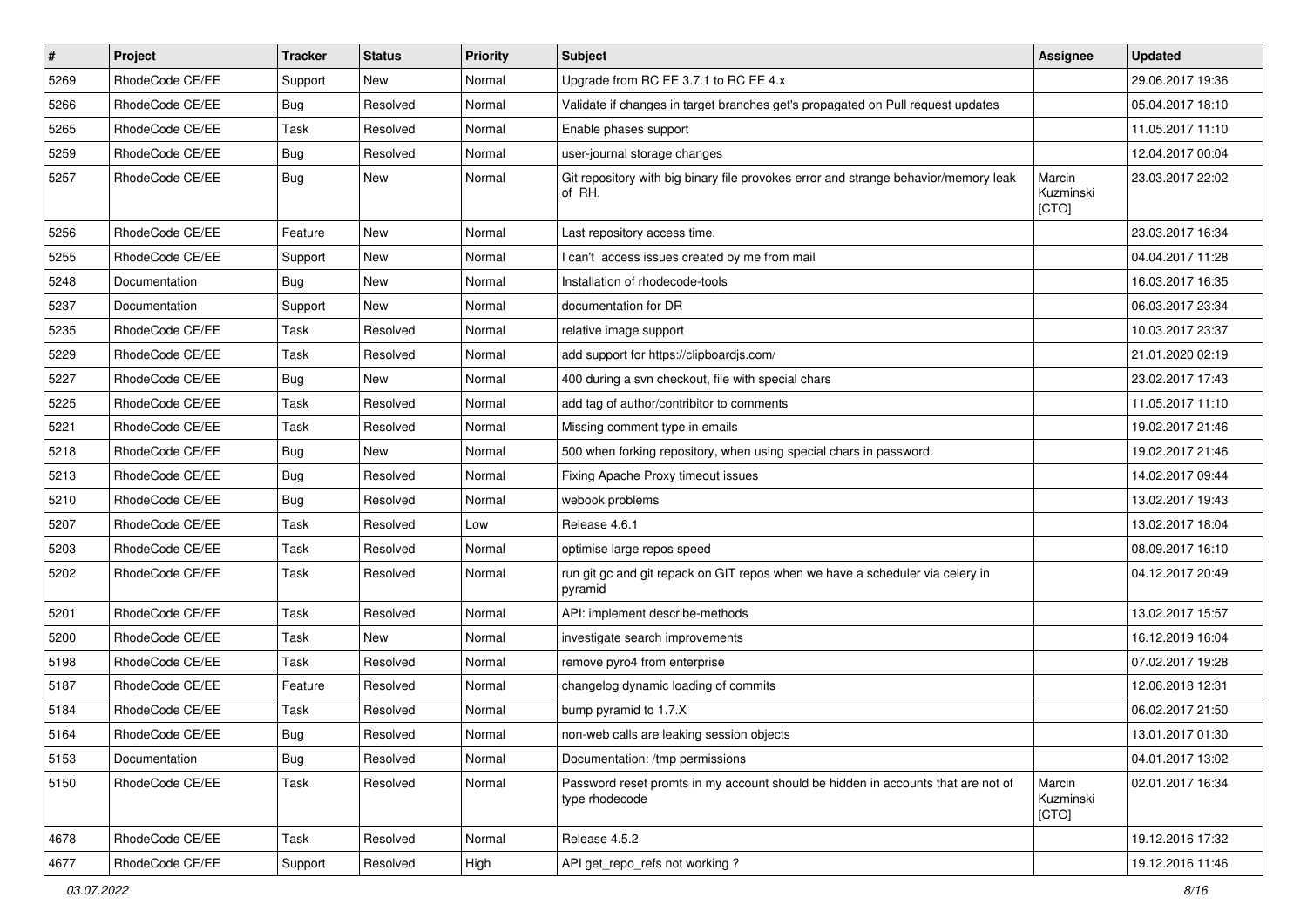| $\vert$ # | Project         | <b>Tracker</b> | <b>Status</b> | Priority | <b>Subject</b>                                                                                                       | <b>Assignee</b>                     | <b>Updated</b>   |
|-----------|-----------------|----------------|---------------|----------|----------------------------------------------------------------------------------------------------------------------|-------------------------------------|------------------|
| 4676      | RhodeCode CE/EE | Bug            | Resolved      | Normal   | Some admin passwords can make installation fail                                                                      |                                     | 16.12.2016 16:16 |
| 4675      | RhodeCode CE/EE | <b>Bug</b>     | Resolved      | Normal   | Disk free inodes are displayed incorrectly                                                                           |                                     | 13.12.2016 22:41 |
| 4670      | RhodeCode CE/EE | Task           | Resolved      | Normal   | Release 4.5.1                                                                                                        | Marcin<br>Kuzminski<br>[CTO]        | 06.12.2016 21:13 |
| 4669      | RhodeCode CE/EE | Task           | <b>New</b>    | Normal   | disable pytest sugar on nix-build                                                                                    |                                     | 01.12.2016 12:52 |
| 4666      | RhodeCode CE/EE | Task           | Resolved      | Normal   | Bump git and mercurial to latest versions                                                                            |                                     | 02.12.2016 19:01 |
| 4312      | RhodeCode CE/EE | <b>Task</b>    | <b>New</b>    | Normal   | Storage location changes                                                                                             |                                     | 11.07.2017 13:31 |
| 4311      | RhodeCode CE/EE | Task           | Resolved      | Normal   | Diffs feedback                                                                                                       | Daniel D                            | 26.11.2016 14:10 |
| 4306      | RhodeCode CE/EE | <b>Bug</b>     | Resolved      | Normal   | Issue to push file with character # on a SVN                                                                         |                                     | 03.04.2017 16:44 |
| 4305      | RhodeCode CE/EE | <b>Task</b>    | Resolved      | Normal   | Meta-tagging could be excluded from limit                                                                            |                                     | 09.11.2016 19:27 |
| 4304      | RhodeCode CE/EE | <b>Bug</b>     | Resolved      | High     | Search: Internal Server Error                                                                                        |                                     | 26.11.2016 16:26 |
| 4303      | RhodeCode CE/EE | Support        | <b>New</b>    | Normal   | rhodecode instance                                                                                                   |                                     | 08.11.2016 16:32 |
| 4301      | RhodeCode CE/EE | Feature        | <b>New</b>    | Normal   | [API] toggle force password reset in api for Idap users                                                              |                                     | 28.10.2016 15:43 |
| 4299      | RhodeCode CE/EE | Task           | <b>New</b>    | Normal   | TEMPLATE repo groups                                                                                                 |                                     | 22.09.2017 10:26 |
| 4297      | RhodeCode CE/EE | Task           | Resolved      | Normal   | redo the my-pull-requests page to use the datagrid                                                                   | Marcin<br>Kuzminski<br>[CTO]        | 01.11.2016 09:31 |
| 4296      | RhodeCode CE/EE | <b>Bug</b>     | Resolved      | Normal   | [ee] Can not create pull requests with reviewers.                                                                    | Daniel D                            | 07.11.2016 21:17 |
| 4290      | RhodeCode CE/EE | Task           | <b>New</b>    | Normal   | Allow to transplant the review status to merged commits                                                              |                                     | 17.04.2018 21:50 |
| 4289      | RhodeCode CE/EE | Task           | <b>New</b>    | Low      | [ce, ee] clean up pygments lexer functions + handling                                                                | Daniel D                            | 21.10.2016 14:44 |
| 4288      | RhodeCode CE/EE | Task           | Resolved      | Normal   | [ce, ee] unify controllers that use diffs                                                                            | Daniel D                            | 02.08.2017 11:41 |
| 4285      | RhodeCode CE/EE | <b>Bug</b>     | New           | Normal   | Intermittent error while trying to create or fork a repository                                                       |                                     | 17.10.2016 22:42 |
| 4283      | RhodeCode CE/EE | Task           | Resolved      | Normal   | bump whoosh to 2.7.4 release                                                                                         |                                     | 13.12.2016 21:08 |
| 4282      | RhodeCode CE/EE | <b>Task</b>    | Resolved      | Normal   | Add inode limit together with disk usage                                                                             | Marcin<br>Kuzminski<br><b>ICTOI</b> | 19.10.2016 12:18 |
| 4281      | RhodeCode CE/EE | Task           | Resolved      | Normal   | Fix docs on To `increase database performance`                                                                       | Marcin<br>Kuzminski<br>[CTO]        | 18.10.2016 16:39 |
| 4279      | RhodeCode CE/EE | <b>Bug</b>     | Resolved      | Normal   | re-captcha validation is broken                                                                                      | Martin<br><b>Bornhold</b>           | 26.10.2016 22:27 |
| 4278      | RhodeCode CE/EE | <b>Bug</b>     | Resolved      | Normal   | [admin] Clicking the save button in admin -> settings -> issue tracker leads to<br>exception if no patterns entered. | Daniel D                            | 18.10.2016 13:38 |
| 4277      | RhodeCode CE/EE | <b>Bug</b>     | Resolved      | Normal   | [frontend] System info page does not work correctly in safari.                                                       | Martin<br>Bornhold                  | 04.11.2016 12:08 |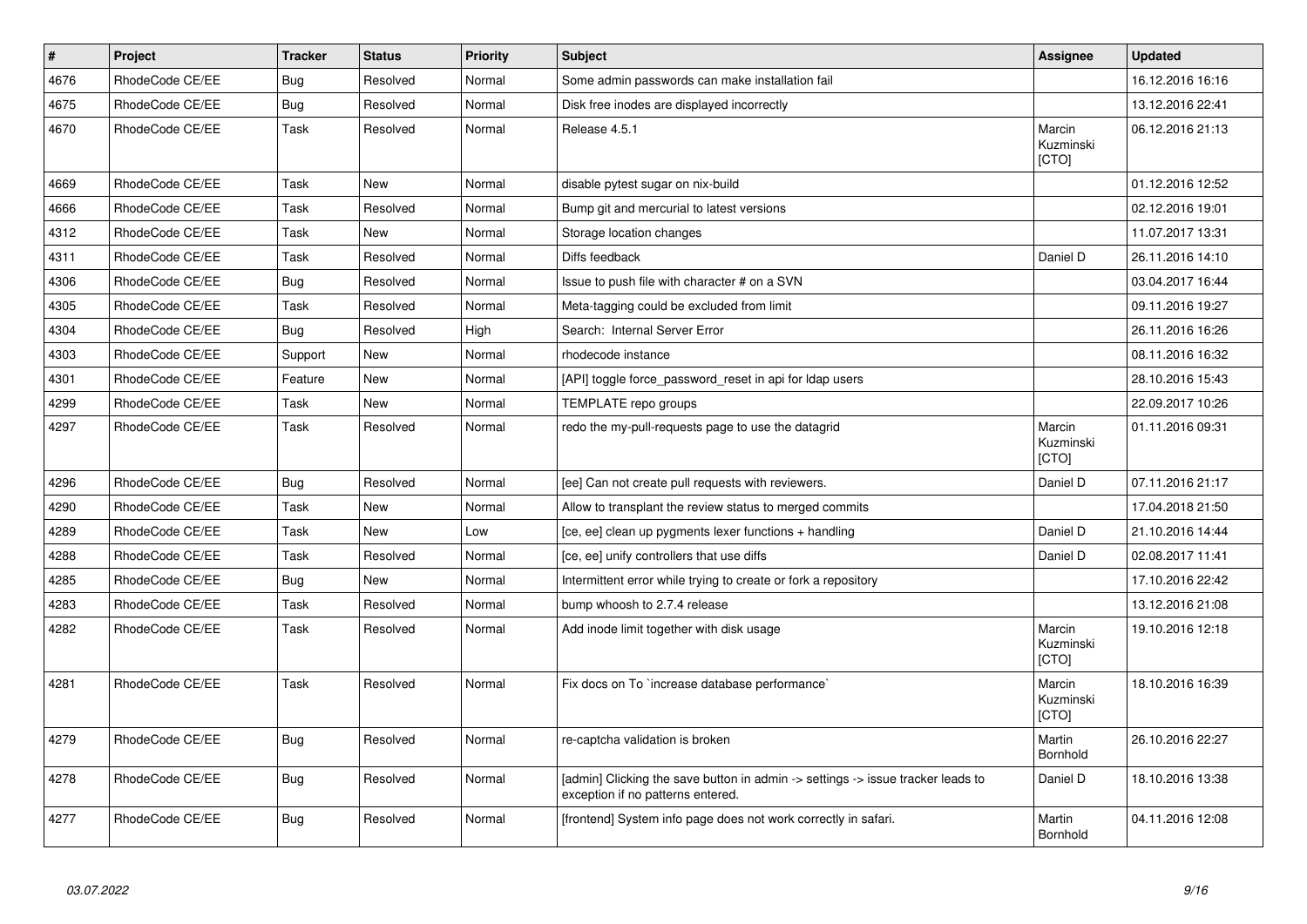| $\pmb{\#}$ | Project         | <b>Tracker</b> | <b>Status</b> | <b>Priority</b> | Subject                                                                                      | <b>Assignee</b>              | <b>Updated</b>   |
|------------|-----------------|----------------|---------------|-----------------|----------------------------------------------------------------------------------------------|------------------------------|------------------|
| 4276       | RhodeCode CE/EE | <b>Bug</b>     | Resolved      | Normal          | System info page uses mercurial/git versions from RhodeCode instead of VCSServer             | Marcin<br>Kuzminski<br>[CTO] | 14.11.2016 21:19 |
| 4274       | RhodeCode CE/EE | Bug            | Resolved      | Normal          | 500 error when push big objects                                                              |                              | 13.02.2017 19:53 |
| 4273       | RhodeCode CE/EE | <b>Bug</b>     | Resolved      | Urgent          | GIT executable not seen by vcsserver                                                         | Martin<br>Bornhold           | 13.10.2016 15:45 |
| 4272       | RhodeCode CE/EE | Feature        | New           | Normal          | Better SPAM protection                                                                       |                              | 12.10.2016 11:14 |
| 4271       | RhodeCode CE/EE | <b>Bug</b>     | Resolved      | Normal          | Browsing new repository groups via SVN issue                                                 | Martin<br>Bornhold           | 19.10.2016 11:11 |
| 4269       | RhodeCode CE/EE | Support        | Resolved      | Normal          | Allow flash messages to be permanently surpressed                                            | Marcin Lulek                 | 14.10.2016 12:46 |
| 4268       | RhodeCode CE/EE | <b>Bug</b>     | Resolved      | High            | [ee] default reviewers from changed lines is returning wrong values                          | Daniel D                     | 06.10.2016 14:35 |
| 4267       | RhodeCode CE/EE | Feature        | Resolved      | Normal          | [ce, ee] jira tracker integration wildcard project key support                               | Daniel D                     | 10.10.2016 20:13 |
| 4266       | RhodeCode CE/EE | Bug            | Resolved      | Normal          | Error 500 on integrations page after setting up Webhook                                      |                              | 17.10.2016 15:35 |
| 4259       | RhodeCode CE/EE | Task           | Resolved      | Low             | Events, create post-create-user event                                                        | Daniel D                     | 30.01.2017 20:11 |
| 4256       | RhodeCode CE/EE | Bug            | New           | Normal          | [ce, ee, ux] Source code highlight colors conflict with red/green inserted/deleted<br>blocks | Daniel D                     | 03.10.2016 05:00 |
| 4255       | RhodeCode CE/EE | Bug            | <b>New</b>    | Normal          | [translation, i18n] translation not being applied to integrations pages                      |                              | 30.09.2016 15:56 |
| 4254       | RhodeCode CE/EE | Bug            | Resolved      | Normal          | [frontend] 500 Internal Server Error with i18n-ed pages                                      | Lisa Quatmann                | 30.09.2016 14:38 |
| 4252       | RhodeCode CE/EE | Support        | <b>New</b>    | Normal          | Backup & Recovery                                                                            |                              | 07.10.2016 19:47 |
| 4251       | RhodeCode CE/EE | Task           | Feedback      | High            | [customer] Pull request with subrepos                                                        | Martin<br>Bornhold           | 10.11.2016 17:52 |
| 4250       | RhodeCode CE/EE | Bug            | Resolved      | Normal          | Adding a reviewer into existing PR doesn't set a reason.                                     | Marcin<br>Kuzminski<br>[CTO] | 07.10.2016 20:05 |
| 4247       | RhodeCode CE/EE | <b>Bug</b>     | Resolved      | Normal          | [vcs] Using current time as timestamp during archive creating leads to changing<br>hashes    | Martin<br>Bornhold           | 28.09.2016 12:07 |
| 4246       | RhodeCode CE/EE | Task           | New           | Normal          | [ce, ee, vcs, git] add tests for annotated git tags                                          | Daniel D                     | 13.02.2018 18:03 |
| 4245       | RhodeCode CE/EE | Task           | Resolved      | Normal          | Convert control command to use http mode by default                                          | Marcin<br>Kuzminski<br>[CTO] | 14.10.2016 16:13 |
| 4244       | RhodeCode CE/EE | Support        | Resolved      | Normal          | mod_dav_svn template error when using auth_realm with spaces in it                           | Martin<br>Bornhold           | 28.09.2016 12:07 |
| 4243       | RhodeCode CE/EE | Support        | Resolved      | High            | Gist visibility update?                                                                      | Martin<br>Bornhold           | 27.09.2016 06:40 |
| 4238       | RhodeCode CE/EE | Task           | Resolved      | Normal          | default reviewers updates                                                                    | Daniel D                     | 06.10.2016 14:26 |
| 4237       | RhodeCode CE/EE | Task           | Resolved      | Normal          | Enable HTTP support                                                                          | Martin<br>Bornhold           | 12.10.2016 11:51 |
| 4235       | RhodeCode CE/EE | Task           | Resolved      | High            | Support GIT LFS server                                                                       |                              | 23.03.2017 17:24 |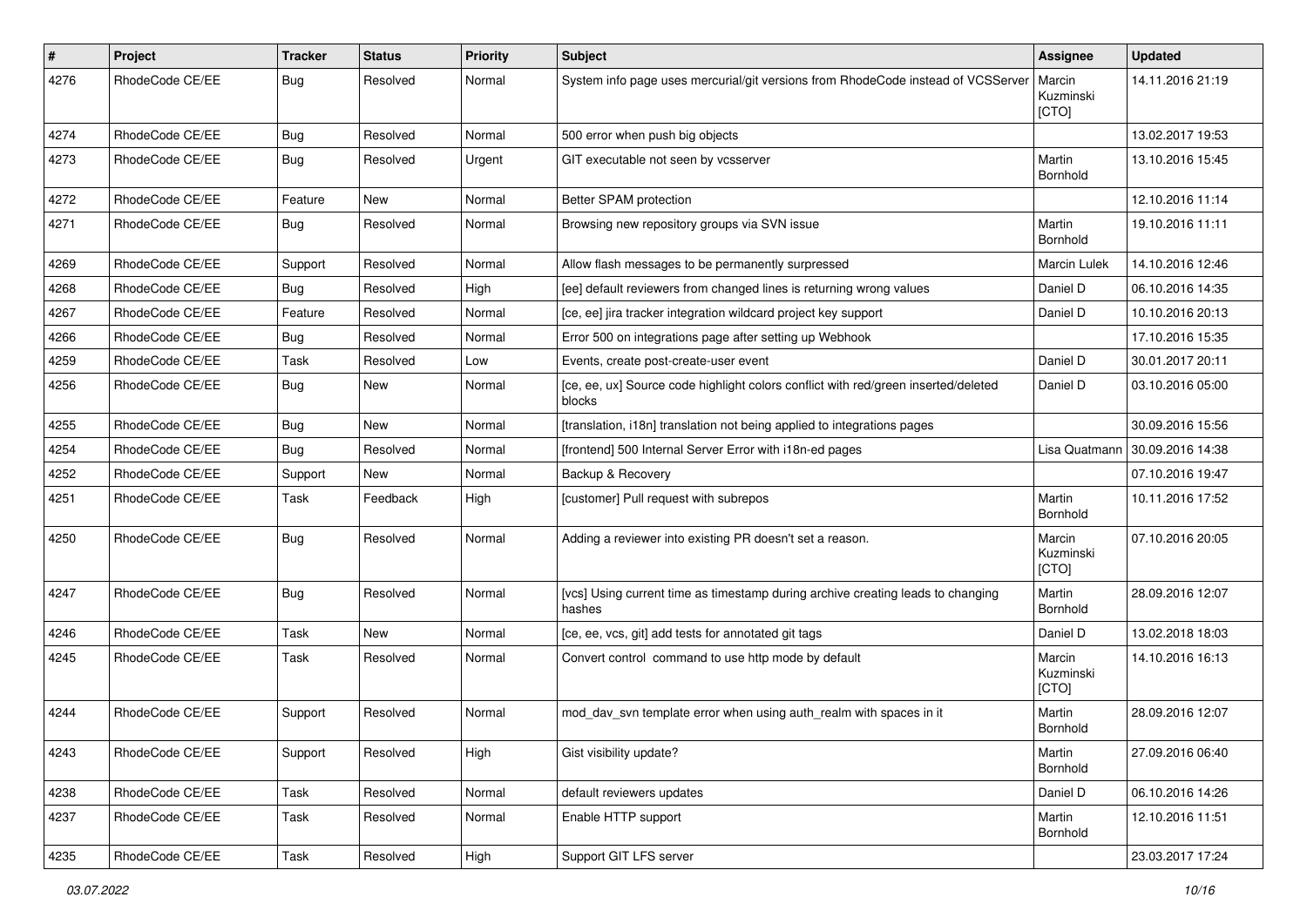| $\pmb{\#}$ | Project              | <b>Tracker</b> | <b>Status</b> | <b>Priority</b> | <b>Subject</b>                                                                                       | <b>Assignee</b>              | <b>Updated</b>   |
|------------|----------------------|----------------|---------------|-----------------|------------------------------------------------------------------------------------------------------|------------------------------|------------------|
| 4234       | RhodeCode CE/EE      | Task           | New           | Normal          | prepare and test RhodeCode VM image for AWS                                                          | Marcin Lulek                 | 11.07.2017 13:32 |
| 4233       | RhodeCode CE/EE      | <b>Bug</b>     | Resolved      | High            | slack, git push problem                                                                              | Daniel D                     | 26.09.2016 11:56 |
| 4232       | RhodeCode CE/EE      | Feature        | New           | Normal          | [ce, ee, pr, compare] redo diffs, support side by side diffs, html diffs                             | Daniel D                     | 25.10.2016 15:40 |
| 4227       | RhodeCode CE/EE      | Support        | Resolved      | Normal          | VBScript files detected as text/plain - no syntax highlighting                                       |                              | 14.09.2016 22:38 |
| 4226       | RhodeCode CE/EE      | Feature        | <b>New</b>    | Normal          | [settings, system info] add VCS and Channelstream status to System Info                              |                              | 14.09.2016 16:45 |
| 4225       | RhodeCode CE/EE      | Feature        | Resolved      | Normal          | [ce, ee] repo group integrations cascade to child repo groups                                        | Daniel D                     | 14.09.2016 11:12 |
| 4224       | RhodeCode CE/EE      | Bug            | Resolved      | Normal          | [docs] update docs re: removing old instances when switching editions                                | Lisa Quatmann                | 11.10.2016 15:36 |
| 4223       | RhodeCode CE/EE      | Bug            | Resolved      | High            | [git, tags] annotated tags not appearing in UI                                                       | Daniel D                     | 12.09.2016 06:12 |
| 4222       | RhodeCode CE/EE      | Feature        | New           | Normal          | Configurable detection of READMEs                                                                    |                              | 09.09.2016 10:05 |
| 4220       | RhodeCode Appenlight | Feature        | <b>New</b>    | Low             | Search params allow sorting of result.                                                               |                              | 06.09.2016 16:33 |
| 4219       | RhodeCode CE/EE      | Feature        | Resolved      | Normal          | [ce, ee] Add mandatory reviewers for pull requests                                                   | Marcin<br>Kuzminski<br>[CTO] | 20.06.2017 15:23 |
| 4216       | RhodeCode CE/EE      | Task           | New           | Normal          | [ux, renderers] implement consistent rendering for text fields                                       |                              | 06.09.2016 11:46 |
| 4213       | RhodeCode CE/EE      | Feature        | New           | High            | Embed PostgreSQL database                                                                            | Marcin<br>Kuzminski<br>[CTO] | 03.09.2016 23:45 |
| 4211       | RhodeCode CE/EE      | Feature        | Resolved      | Normal          | [ce, ee] increase webhook flexibility                                                                | Marcin<br>Kuzminski<br>[CTO] | 20.06.2022 10:55 |
| 4208       | RhodeCode CE/EE      | Bug            | <b>New</b>    | Normal          | [ce, ee] test errors get hidden by error page                                                        | Daniel D                     | 14.09.2016 12:00 |
| 4207       | RhodeCode CE/EE      | Feature        | Resolved      | Normal          | Support for obsolescence markers in changelog UI                                                     |                              | 19.05.2017 16:14 |
| 4206       | RhodeCode CE/EE      | <b>Bug</b>     | Resolved      | High            | Error creating SVN groups                                                                            |                              | 15.09.2016 13:24 |
| 4203       | RhodeCode CE/EE      | Task           | Resolved      | Normal          | Get rid of svn.proxy.parent_path_root, and replace it with reading storage location<br>from Database | Martin<br>Bornhold           | 22.09.2016 14:31 |
| 4202       | RhodeCode CE/EE      | Task           | Resolved      | Normal          | Polish the 503.html page                                                                             | Daniel D                     | 30.08.2016 23:54 |
| 4199       | RhodeCode CE/EE      | Bug            | Resolved      | High            | investigate: ongoing SSL problems when switching to 4.X from 3.X                                     | Johannes<br>Bornhold         | 15.09.2016 13:14 |
| 4197       | RhodeCode CE/EE      | Task           | New           | Normal          | [ce, ee] get list of users with their permissions to a repository                                    | Daniel D                     | 22.09.2017 10:30 |
| 4194       | RhodeCode CE/EE      | Task           | Resolved      | Normal          | move svn http backend out of labs into a real VCS settings                                           | Lisa Quatmann                | 14.09.2016 23:16 |
| 4193       | RhodeCode CE/EE      | Feature        | In Progress   | Normal          | Improve Filter Functionality in the Change Log                                                       | Marcin<br>Kuzminski<br>[CTO] | 22.09.2017 10:25 |
| 4192       | RhodeCode CE/EE      | Feature        | Resolved      | Normal          | [ce, ee] slack/hipchat integrations group commits by branch pushed                                   |                              | 09.09.2016 19:01 |
| 4191       | RhodeCode CE/EE      | Feature        | New           | Normal          | Add custom Image logo option to header                                                               |                              | 22.08.2016 14:49 |
| 4190       | RhodeCode CE/EE      | <b>Bug</b>     | New           | Normal          | [tests] fix or remove rst xss inline test                                                            |                              | 22.08.2016 12:15 |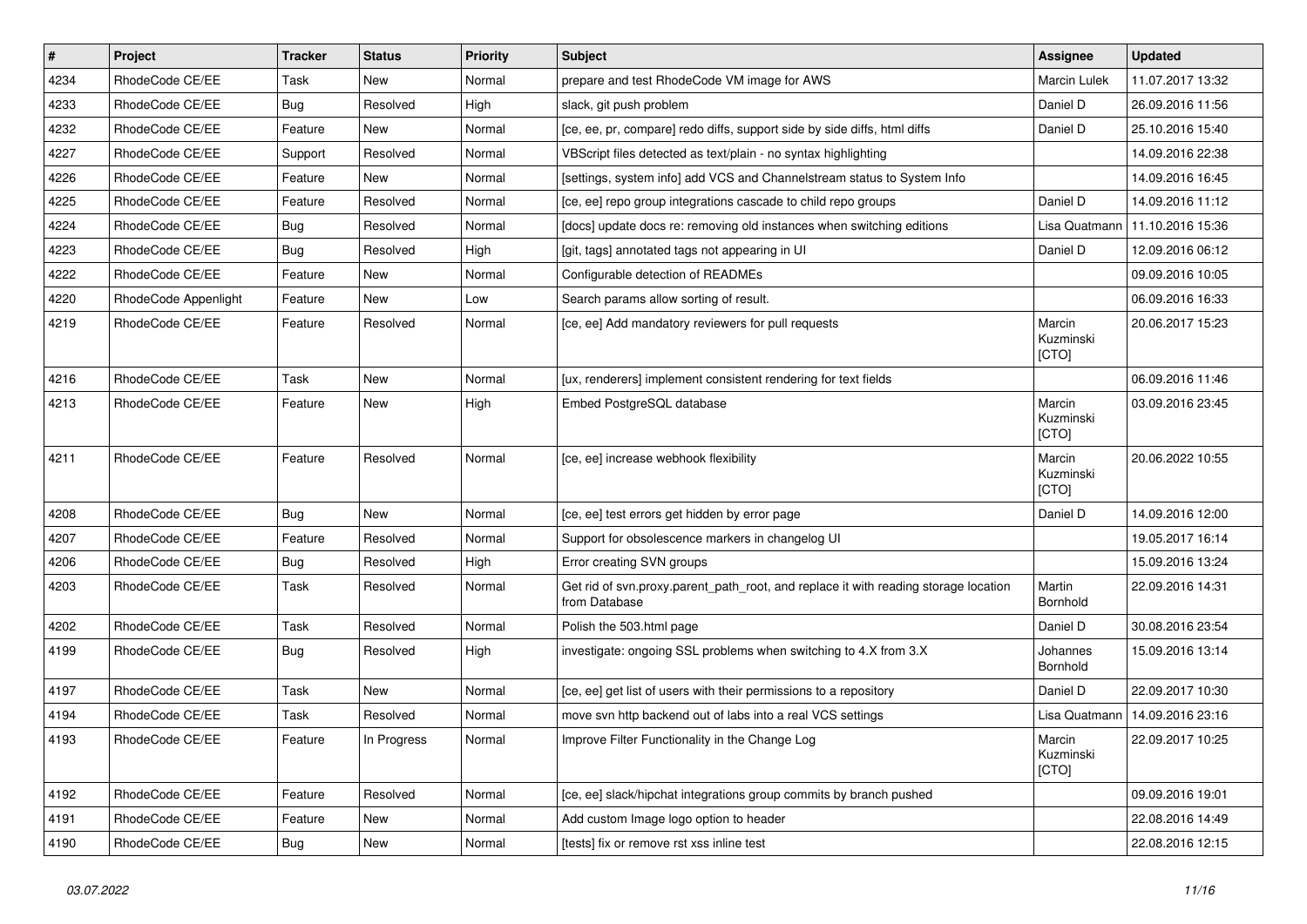| #    | Project         | <b>Tracker</b> | <b>Status</b> | <b>Priority</b> | Subject                                                                                                            | Assignee                     | <b>Updated</b>                   |
|------|-----------------|----------------|---------------|-----------------|--------------------------------------------------------------------------------------------------------------------|------------------------------|----------------------------------|
| 4189 | RhodeCode CE/EE | <b>Bug</b>     | New           | Normal          | [tests, git] count of commit ids is different for git than hg when comparing remote                                |                              | 22.08.2016 12:34                 |
| 4188 | RhodeCode CE/EE | Bug            | <b>New</b>    | Normal          | [tests, svn] changeset tests produce different results for svn                                                     |                              | 22.08.2016 09:54                 |
| 4184 | RhodeCode CE/EE | Bug            | Resolved      | High            | fix content INT overflow bug                                                                                       | Marcin<br>Kuzminski<br>[CTO] | 23.08.2016 10:31                 |
| 4183 | RhodeCode CE/EE | Feature        | Resolved      | Normal          | Different roles for PR reviewers                                                                                   | Daniel D                     | 12.10.2020 23:13                 |
| 4182 | RhodeCode CE/EE | Feature        | New           | Normal          | add direct link from notification to corresponding PR                                                              |                              | 19.08.2016 12:35                 |
| 4181 | RhodeCode CE/EE | Task           | Resolved      | Normal          | Integrations: allow root repos only integrations                                                                   | Daniel D                     | 31.08.2016 17:44                 |
| 4180 | RhodeCode CE/EE | Task           | Resolved      | Normal          | integrations: possible limit the updates sent                                                                      | Daniel D                     | 22.08.2016 12:22                 |
| 4179 | RhodeCode CE/EE | Task           | New           | Normal          | [ce, ee] refine perms summary list                                                                                 | Daniel D                     | 14.09.2016 12:09                 |
| 4178 | RhodeCode CE/EE | Bug            | Resolved      | Normal          | RhodeCode EE OVA VM wont run on a ESX 6.0 host                                                                     | Marcin<br>Kuzminski<br>[CTO] | 15.09.2016 13:25                 |
| 4175 | RhodeCode CE/EE | Feature        | Resolved      | Normal          | [ce, ee] repo group integrations                                                                                   | Daniel D                     | 16.08.2016 20:00                 |
| 4173 | RhodeCode CE/EE | Bug            | Resolved      | Urgent          | [ce, ee] mysql recycle pool timeout not working                                                                    | Daniel D                     | 16.08.2016 22:02                 |
| 4169 | RhodeCode CE/EE | Task           | Resolved      | Normal          | re-architecture celery support                                                                                     |                              | 17.11.2017 19:21                 |
| 4166 | RhodeCode CE/EE | Bug            | Resolved      | Urgent          | [ce] Rhodecode crashing after MySQL error                                                                          |                              | 23.08.2016 23:35                 |
| 4163 | RhodeCode CE/EE | Task           | New           | Normal          | [ce, ee] celery refactor + upgrade                                                                                 |                              | 15.08.2016 12:32                 |
| 4157 | RhodeCode CE/EE | Feature        | New           | Normal          | [integrations] Integrate with industry standard SW development tools                                               | Daniel D                     | 08.08.2016 12:55                 |
| 4155 | RhodeCode CE/EE | Bug            | Resolved      | Low             | Date of Last Change is not displayed correctly                                                                     | Marcin<br>Kuzminski<br>[CTO] | 21.01.2020 02:20                 |
| 4154 | RhodeCode CE/EE | Bug            | New           | Low             | [ce, ee] user register via github captcha                                                                          |                              | 05.08.2016 22:51                 |
| 4153 | RhodeCode CE/EE | Task           | Resolved      | Normal          | Optimize readme fetching by changing the system of readme detection                                                | Johannes<br>Bornhold         | 09.09.2016 10:17                 |
| 4151 | RhodeCode CE/EE | Task           | Resolved      | Normal          | [packaging] Subversion to current 1.9.X                                                                            |                              | 09.09.2016 10:18                 |
| 4147 | RhodeCode CE/EE | Task           | New           | Normal          | [ce, ee, docs] Events documentation                                                                                | Daniel D                     | 15.08.2016 12:33                 |
| 4144 | RhodeCode CE/EE | Feature        | <b>New</b>    | Normal          | [ux] improve enable/disable of notifications                                                                       |                              | 02.08.2016 17:19                 |
| 4140 | RhodeCode CE/EE | Task           | Resolved      | Normal          | Check middleware chain status, and Verify that special middleware is catching<br>exceptions correctly              |                              | 23.08.2016 12:13                 |
| 4121 | RhodeCode CE/EE | Bug            | Resolved      | Normal          | [ce, ee] server announcement has extra margin                                                                      |                              | Lisa Quatmann   26.09.2016 14:00 |
| 4120 | RhodeCode CE/EE | Task           | New           | Normal          | [ce] replace get repo nodes api                                                                                    | Daniel D                     | 17.04.2018 21:49                 |
| 4116 | RhodeCode CE/EE | <b>Bug</b>     | New           | High            | [ee] Starting EE or running paster commands like setup-rhodecode does not work<br>without setting LC_ALL properly. |                              | 18.08.2016 21:03                 |
| 4110 | RhodeCode CE/EE | <b>Bug</b>     | In Progress   | Normal          | [ce, ee] repos can be named _admin, _static                                                                        | Daniel D                     | 20.07.2016 19:51                 |
| 4109 | RhodeCode CE/EE | <b>Bug</b>     | New           | Normal          | [files] The "switch to commit" widget is broken after using browser back button                                    |                              | 17.04.2018 21:50                 |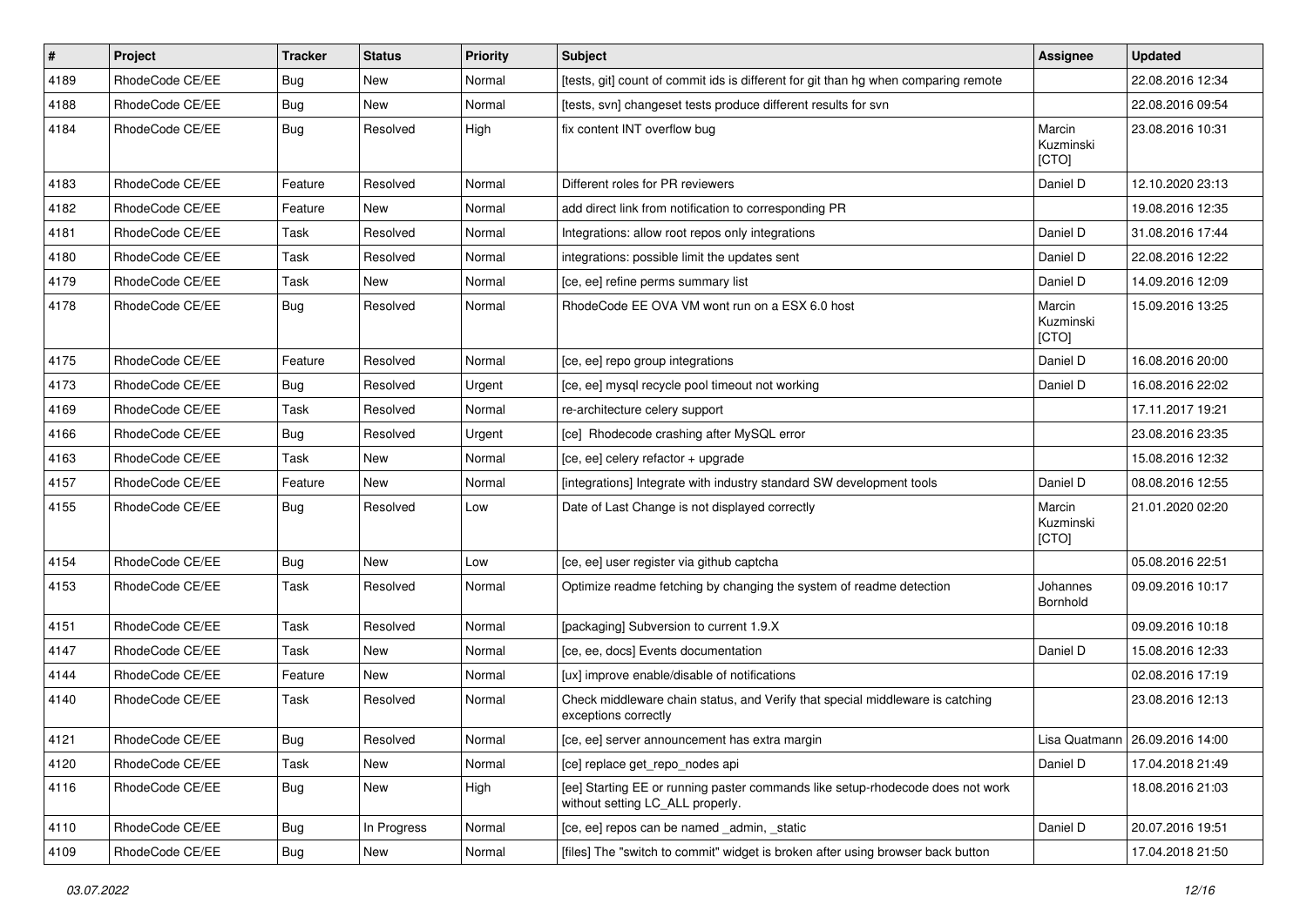| $\sharp$ | Project              | <b>Tracker</b> | <b>Status</b> | <b>Priority</b> | <b>Subject</b>                                                                            | Assignee                     | <b>Updated</b>   |
|----------|----------------------|----------------|---------------|-----------------|-------------------------------------------------------------------------------------------|------------------------------|------------------|
| 4108     | RhodeCode CE/EE      | Task           | Resolved      | Normal          | Release 4.2.2                                                                             |                              | 14.10.2016 13:08 |
| 4092     | RhodeCode CE/EE      | Bug            | Feedback      | Normal          | [ce, ee] Redmine/JIRA integrations - smart commits                                        | Daniel D                     | 21.07.2016 12:59 |
| 4091     | RhodeCode CE/EE      | <b>Bug</b>     | Resolved      | Normal          | [ce, ee] Redmine integration blocks for 30 seconds if redmine server not available        | Daniel D                     | 15.07.2016 12:26 |
| 4090     | RhodeCode CE/EE      | Bug            | Resolved      | Normal          | test ticket                                                                               |                              | 09.03.2021 20:39 |
| 4089     | RhodeCode CE/EE      | Bug            | Resolved      | Normal          | svn repository does not exist                                                             |                              | 12.06.2018 12:29 |
| 4081     | RhodeCode CE/EE      | Support        | Resolved      | Normal          | Receiving server 500 error when trying to clone repo from windows client using<br>eclipse |                              | 12.07.2016 14:30 |
| 4074     | RhodeCode CE/EE      | Feature        | <b>New</b>    | Normal          | Edit review comment                                                                       | Bartłomiej<br>Wołyńczyk      | 17.04.2018 21:51 |
| 4071     | RhodeCode Appenlight | Feature        | <b>New</b>    | Normal          | Allow for easy out-out of assigned permissions                                            |                              | 05.07.2016 10:14 |
| 4065     | RhodeCode CE/EE      | Bug            | Resolved      | Normal          | [ux, login] 404 on login after comment attempt                                            | Marcin<br>Kuzminski<br>[CTO] | 04.07.2016 00:40 |
| 4064     | RhodeCode Appenlight | Feature        | <b>New</b>    | Normal          | Create a multiple action feature for Reports and Logs lists                               |                              | 30.06.2016 15:18 |
| 4063     | RhodeCode Appenlight | Feature        | <b>New</b>    | Normal          | add option to specify custom value in dashboard select                                    |                              | 30.06.2016 15:17 |
| 4062     | RhodeCode Appenlight | Feature        | <b>New</b>    | Normal          | A way to see browser breakdown for an error                                               |                              | 30.06.2016 15:16 |
| 4061     | RhodeCode Appenlight | Feature        | New           | Normal          | Timezone for applications                                                                 |                              | 30.06.2016 15:16 |
| 4060     | RhodeCode Appenlight | Feature        | <b>New</b>    | Normal          | Replayable requests                                                                       |                              | 30.06.2016 15:15 |
| 4059     | RhodeCode Appenlight | Feature        | <b>New</b>    | Normal          | Server Monitoring                                                                         |                              | 30.06.2016 15:15 |
| 4057     | RhodeCode Appenlight | Feature        | <b>New</b>    | Normal          | Negation option for search filter                                                         |                              | 30.06.2016 15:12 |
| 4056     | RhodeCode Appenlight | Feature        | New           | Normal          | Optionally allow to filter graphs per machine in dashboard                                |                              | 30.06.2016 15:12 |
| 4052     | RhodeCode Appenlight | Task           | <b>New</b>    | Normal          | release fixes                                                                             | <b>Marcin Lulek</b>          | 29.06.2016 12:14 |
| 4051     | RhodeCode CE/EE      | Task           | <b>New</b>    | Normal          | [ux, renderering] Consistent formatting on text fields.                                   |                              | 22.09.2017 10:27 |
| 4045     | RhodeCode CE/EE      | Task           | <b>New</b>    | Normal          | File permissions                                                                          |                              | 17.04.2018 21:49 |
| 4044     | RhodeCode CE/EE      | Feature        | Resolved      | Normal          | <b>Branch permissions</b>                                                                 |                              | 30.08.2018 09:48 |
| 4040     | RhodeCode CE/EE      | Bug            | <b>New</b>    | Low             | [ce, ee] logout when logged out causes 403 Cross-site request forgery detected            |                              | 23.06.2016 13:40 |
| 4036     | RhodeCode CE/EE      | Bug            | Resolved      | Normal          | encrypted clone_uri can throw unicodeerror after key change                               | Marcin<br>Kuzminski<br>[CTO] | 27.06.2016 19:38 |
| 4035     | RhodeCode CE/EE      | <b>Bug</b>     | In Progress   | Normal          | failed to create whoosh index                                                             | Marcin<br>Kuzminski<br>[CTO] | 06.07.2016 00:04 |
| 4017     | RhodeCode Appenlight | Feature        | New           | Low             | application logos need help                                                               |                              | 14.06.2016 11:52 |
| 4003     | RhodeCode CE/EE      | Task           | Resolved      | Normal          | User personal repository groups improvements                                              |                              | 07.11.2016 16:12 |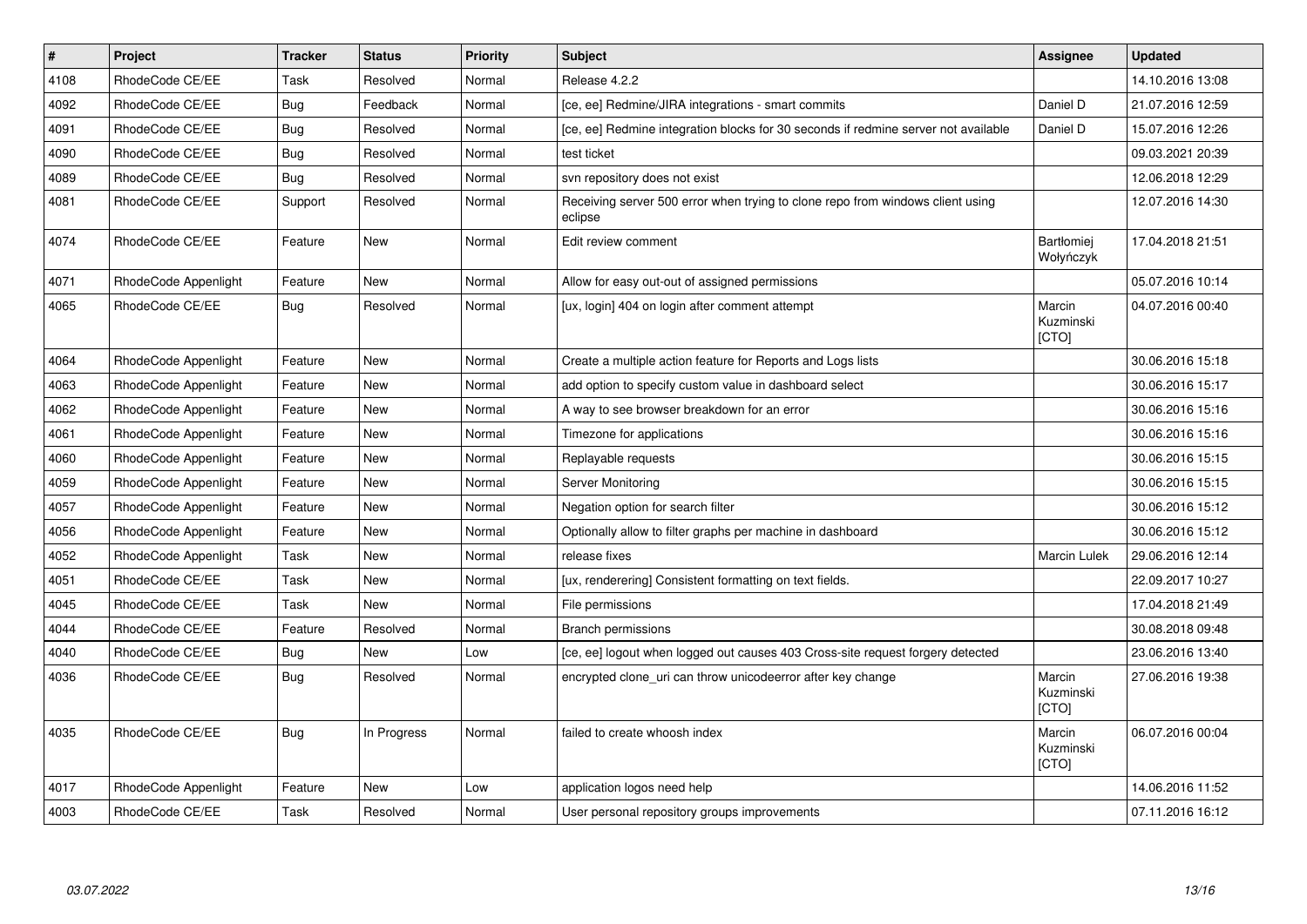| $\#$ | Project              | Tracker    | <b>Status</b> | <b>Priority</b> | <b>Subject</b>                                                                          | Assignee                     | <b>Updated</b>   |
|------|----------------------|------------|---------------|-----------------|-----------------------------------------------------------------------------------------|------------------------------|------------------|
| 4000 | RhodeCode CE/EE      | Feature    | New           | Normal          | Make compare more functional                                                            | Marcin<br>Kuzminski<br>[CTO] | 18.11.2017 19:11 |
| 3999 | RhodeCode CE/EE      | Feature    | Resolved      | Normal          | Add `send account information` to user creation page                                    |                              | 28.06.2016 15:22 |
| 3994 | RhodeCode Appenlight | Bug        | <b>New</b>    | Normal          | during setup, user is given option to make admin account even if one does not exist     |                              | 08.06.2016 12:44 |
| 3991 | RhodeCode Appenlight | <b>Bug</b> | Resolved      | Normal          | report logs need upper margin                                                           |                              | 21.06.2016 18:55 |
| 3990 | RhodeCode Appenlight | <b>Bug</b> | New           | Normal          | some dashboard builder buttons are up against fields                                    |                              | 07.06.2016 12:01 |
| 3989 | RhodeCode Appenlight | Bug        | Resolved      | Normal          | even up report spacing                                                                  |                              | 21.06.2016 18:55 |
| 3987 | RhodeCode Appenlight | <b>Bug</b> | New           | Normal          | adjust footer so it's consistent with the website footer                                |                              | 15.06.2016 10:20 |
| 3986 | RhodeCode Appenlight | Bug        | <b>New</b>    | Normal          | table headers should be left aligned                                                    |                              | 07.06.2016 11:53 |
| 3981 | RhodeCode CE/EE      | Feature    | Resolved      | Normal          | Add cloud hosting like Gitlab, GitHub                                                   |                              | 02.03.2020 09:14 |
| 3980 | RhodeCode CE/EE      | Feature    | New           | Normal          | Add CI engine                                                                           |                              | 05.06.2016 21:32 |
| 3979 | RhodeCode CE/EE      | Feature    | New           | Normal          | Add kanban board                                                                        |                              | 05.06.2016 21:20 |
| 3978 | RhodeCode CE/EE      | Feature    | New           | Normal          | Add bug tracker                                                                         |                              | 05.06.2016 21:20 |
| 3977 | RhodeCode CE/EE      | Feature    | <b>New</b>    | Normal          | Wiki                                                                                    |                              | 05.06.2016 21:11 |
| 3971 | RhodeCode CE/EE      | Bug        | Resolved      | Normal          | [ce, vcs] Merge requests/Pull requests failing due to rebase problem                    | Johannes<br>Bornhold         | 19.07.2016 15:54 |
| 3967 | RhodeCode CE/EE      | Support    | In Progress   | Normal          | Server 500 error                                                                        |                              | 11.08.2016 13:39 |
| 3963 | RhodeCode CE/EE      | <b>Bug</b> | New           | Normal          | [ce] Getting a newly added repo via remap/rescan via api gives no data                  |                              | 27.05.2016 05:02 |
| 3956 | RhodeCode CE/EE      | <b>Bug</b> | <b>New</b>    | Normal          | [ce] - svn commit with all 'None' properties (author, message, etc.)                    |                              | 23.05.2016 17:22 |
| 3950 | RhodeCode CE/EE      | Bug        | Resolved      | Normal          | [ce, ee] trying to merge pr against a deleted branch/bookmark breaks the pr page        | Martin<br>Bornhold           | 27.10.2016 16:12 |
| 3939 | RhodeCode CE/EE      | <b>Bug</b> | <b>New</b>    | Normal          | [ux] changelog filter blank after going back in browser                                 |                              | 18.05.2016 14:50 |
| 3923 | RhodeCode CE/EE      | <b>Bug</b> | New           | Normal          | odd exception on running internal-code                                                  |                              | 09.08.2016 10:54 |
| 3922 | RhodeCode CE/EE      | <b>Bug</b> | New           | Normal          | svn backend returns different diff to git/hg backends                                   |                              | 11.05.2016 14:29 |
| 3615 | RhodeCode CE/EE      | <b>Bug</b> | New           | Low             | (OperationalError) too many SQL variables on admin journal page                         |                              | 06.05.2016 11:45 |
| 3556 | RhodeCode CE/EE      | Task       | Resolved      | Normal          | Disable and rename initial_repo_scan flag                                               | Marcin<br>Kuzminski<br>[CTO] | 22.04.2016 14:33 |
| 3555 | RhodeCode CE/EE      | Bug        | Resolved      | Normal          | Then disabled repo location change the panel should explicitly state that it's disabled |                              | 25.04.2016 10:34 |
| 3549 | RhodeCode CE/EE      | Bug        | Resolved      | Normal          | [4.0.0 regression], file source links use last commit id instead of current commit id   | Marcin<br>Kuzminski<br>[CTO] | 21.04.2016 16:10 |
| 3504 | RhodeCode CE/EE      | Task       | In Progress   | Normal          | [routing] Move static assets under a common prefix                                      |                              | 19.07.2016 12:27 |
| 3488 | RhodeCode CE/EE      | Bug        | Resolved      | Normal          | [frontend, styling] update icon font                                                    | Lisa Quatmann                | 04.10.2016 13:27 |
| 3486 | RhodeCode CE/EE      | Feature    | New           | Normal          | expose origin of permission in perm dict for users                                      |                              | 06.06.2016 10:54 |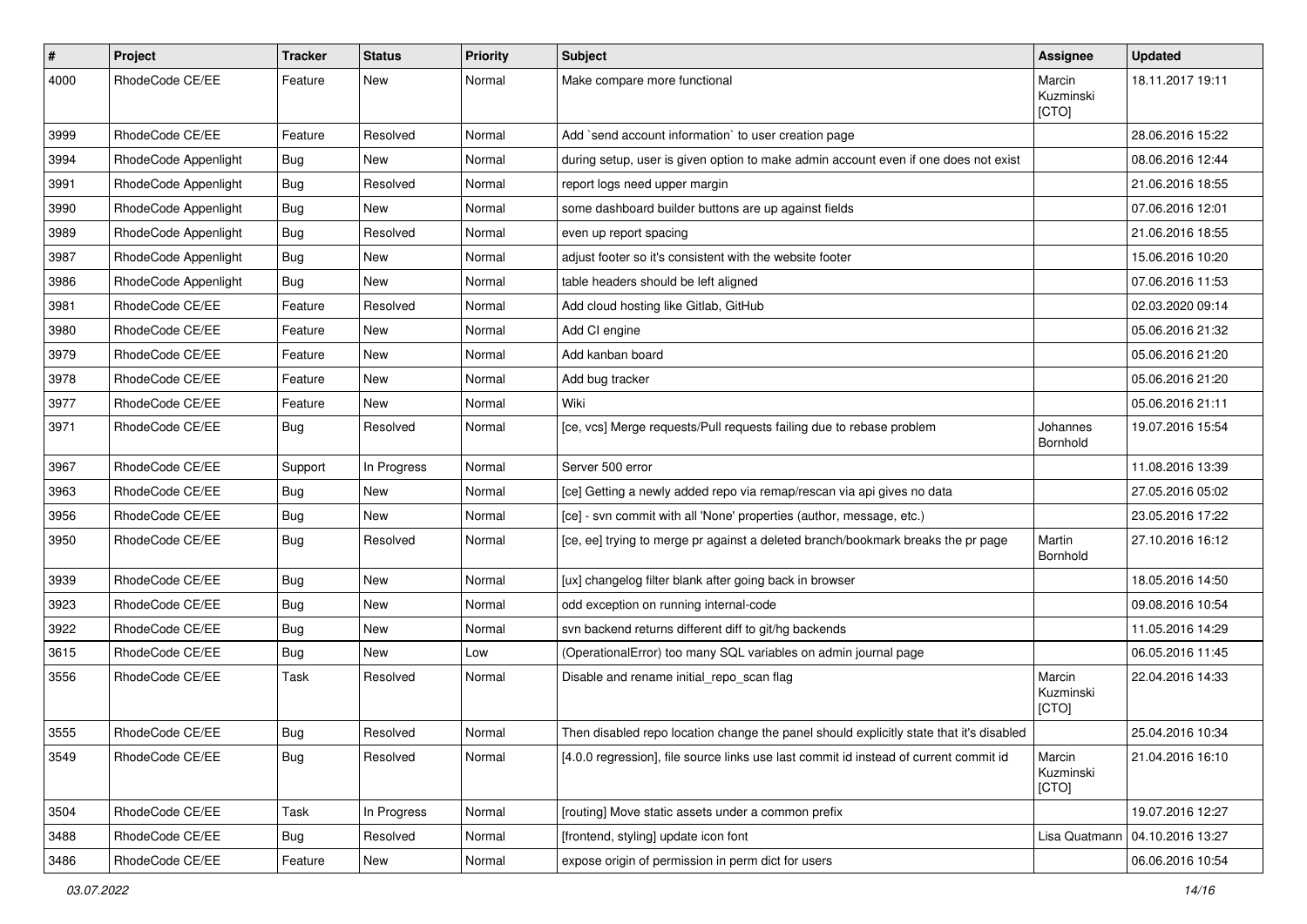| $\vert$ # | Project         | <b>Tracker</b> | <b>Status</b> | <b>Priority</b> | Subject                                                                                       | Assignee                     | <b>Updated</b>   |
|-----------|-----------------|----------------|---------------|-----------------|-----------------------------------------------------------------------------------------------|------------------------------|------------------|
| 3484      | RhodeCode CE/EE | Task           | New           | Normal          | oauth: reduce required permissions for 3rd party                                              |                              | 13.04.2016 12:33 |
| 3483      | RhodeCode CE/EE | <b>Bug</b>     | <b>New</b>    | Normal          | oauth: disable 3rd party registration if RhodeCode registration is disabled                   | Marcin<br>Kuzminski<br>[CTO] | 13.04.2016 12:13 |
| 3472      | RhodeCode CE/EE | Feature        | <b>New</b>    | Normal          | Expose unified hooks that can be used in SSH backend                                          |                              | 14.04.2016 17:54 |
| 3460      | RhodeCode CE/EE | Feature        | New           | Normal          | [ux, frontend] hide "show more" button when there is nothing more to show                     |                              | 11.04.2016 13:37 |
| 3455      | RhodeCode CE/EE | Feature        | New           | Normal          | [ux] commit message search should render entire commit message                                |                              | 07.04.2016 17:50 |
| 3454      | RhodeCode CE/EE | Task           | Feedback      | Normal          | [ce/ee] visually differentiate the two editions                                               | Marcin<br>Kuzminski<br>[CTO] | 10.08.2016 03:30 |
| 3441      | RhodeCode CE/EE | Bug            | New           | Normal          | [ux] clicking on line in file view scrolls to that line                                       |                              | 05.04.2016 13:35 |
| 3440      | RhodeCode CE/EE | Feature        | <b>New</b>    | Normal          | [design, ux] mock-up user interface for adding a branch/bookmark                              |                              | 05.04.2016 09:21 |
| 3382      | RhodeCode CE/EE | <b>Bug</b>     | <b>New</b>    | Normal          | download superrepo with subrepos                                                              |                              | 25.03.2016 01:30 |
| 3377      | RhodeCode CE/EE | Task           | New           | Normal          | extra fields types extensions                                                                 |                              | 24.03.2016 15:23 |
| 3376      | RhodeCode CE/EE | Task           | New           | Normal          | Repo action plugins                                                                           |                              | 24.03.2016 15:21 |
| 3373      | RhodeCode CE/EE | Feature        | <b>New</b>    | Normal          | Allow to create Bookmarks and Branches from UI                                                |                              | 05.04.2016 09:21 |
| 3372      | RhodeCode CE/EE | Bug            | In Progress   | High            | [Idap, groups] Customer gets an empty list of groups                                          | Mikhail<br>Chernykh          | 08.06.2016 11:32 |
| 3364      | RhodeCode CE/EE | Support        | <b>New</b>    | High            | Allow Specifying the Commit Message for Pull Request Merges                                   |                              | 17.04.2018 21:51 |
| 3362      | RhodeCode CE/EE | Task           | New           | Normal          | auth-plugins, indicate visually that plugin is turned on but NOT enabled                      |                              | 22.03.2016 19:03 |
| 3357      | RhodeCode CE/EE | Bug            | Resolved      | Normal          | switch to sometimes fails to load files metadata                                              |                              | 30.03.2016 10:56 |
| 3351      | RhodeCode CE/EE | <b>Bug</b>     | New           | Normal          | Duplicate IP whitelist entry shows error flash                                                |                              | 21.03.2016 15:54 |
| 3334      | RhodeCode CE/EE | Bug            | New           | Normal          | Attempt to edit .coveragerc through the online file editor                                    |                              | 17.03.2016 13:49 |
| 3333      | RhodeCode Tools | Task           | <b>New</b>    | Normal          | Create rhodecode-tools backup command for backup of RhodeCode Enterprise                      |                              | 17.03.2016 12:43 |
| 3332      | RhodeCode CE/EE | Support        | New           | Normal          | LDAP settings page: Add button "test connection"                                              |                              | 17.03.2016 10:23 |
| 3261      | RhodeCode CE/EE | Task           | <b>New</b>    | Normal          | mousetrap.js bump to latest 1.5.X version                                                     |                              | 17.03.2016 12:52 |
| 3260      | RhodeCode CE/EE | Task           | New           | Normal          | api: expose get_repo_node method                                                              |                              | 17.03.2016 12:56 |
| 3250      | RhodeCode CE/EE | Bug            | New           | Normal          | Posting a comment message is very slow !                                                      |                              | 17.03.2016 12:57 |
| 3239      | RhodeCode CE/EE | Task           | Resolved      | Normal          | Catch all route for repo page or repo group page is always executing checks for<br>every page |                              | 21.04.2016 11:30 |
| 3093      | Documentation   | Task           | New           | Normal          | [API] - update hg/git update pr API. Auto updates PR on push                                  | <b>Brian Butler</b>          | 01.07.2016 14:15 |
| 3092      | Documentation   | Task           | New           | Normal          | [RCE, ini] - doc available settings + check tender with Gemalto hacks                         | <b>Brian Butler</b>          | 01.07.2016 14:15 |
| 3022      | RhodeCode CE/EE | Bug            | New           | Normal          | SVN support with repositories groups                                                          |                              | 26.07.2016 18:25 |
| 2944      | RhodeCode CE/EE | Task           | New           | Normal          | Bump gunicorn to 19.4 version                                                                 |                              | 17.03.2016 12:58 |
| 2882      | RhodeCode CE/EE | Feature        | New           | Normal          | Bulk comment submit                                                                           |                              | 17.03.2016 17:50 |